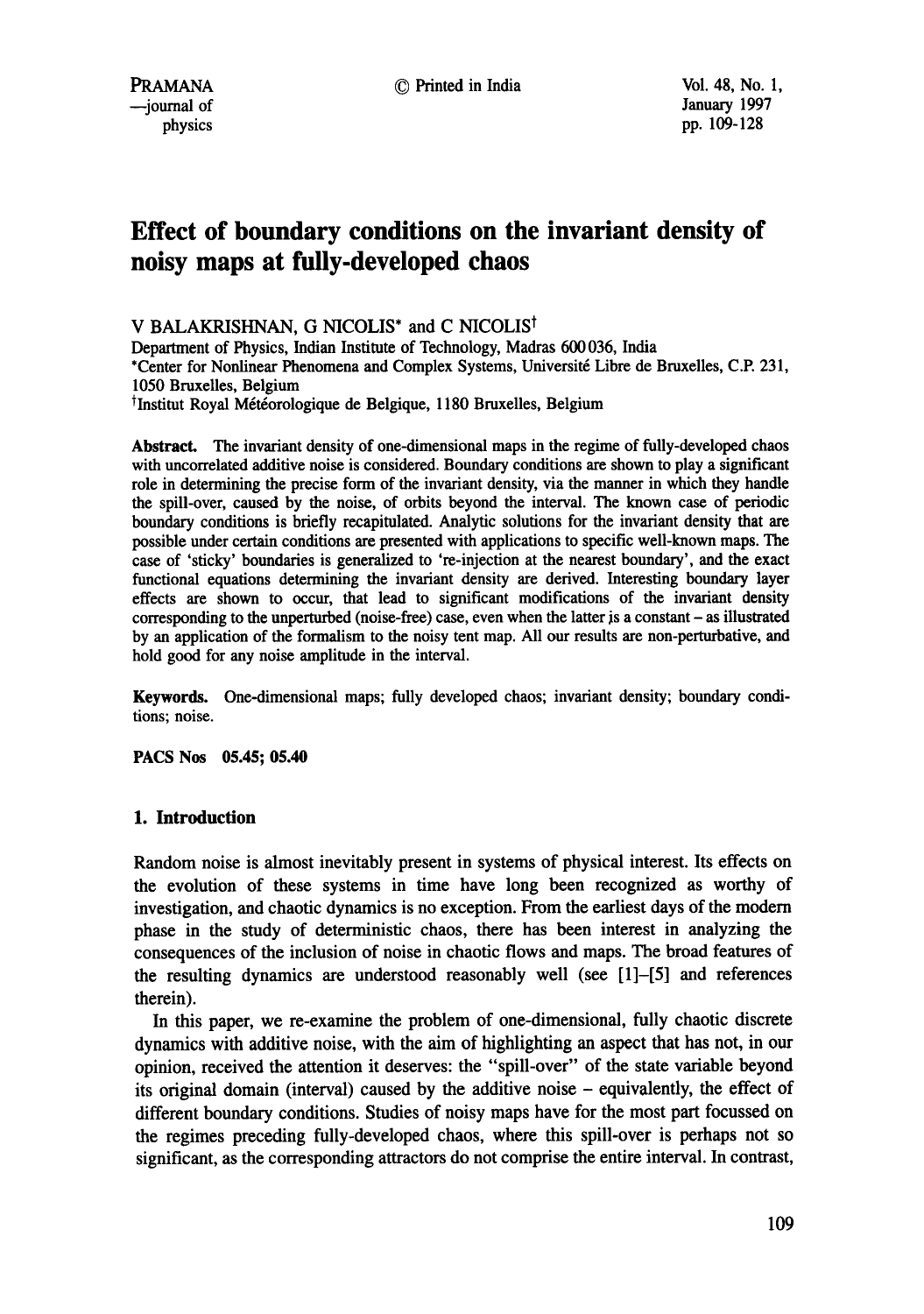# *V Balakrishnan et al*

we restrict our attention to the case of fully-developed chaos – in particular, the effect of specific boundary conditions on the invariant densities of noisy maps. In general, it is found that different boundary conditions lead to significant differences in the form of the invariant density. As the latter quantity is a central one in the statistical description of the systems concerned, we are led to the conclusion that the conjunction of noise and boundary conditions must be handled with care.

In § 2, we recapitulate the formulation of the problem along the lines best suited for what is to follow. In  $\S$ 3, we consider the case of periodic boundary conditions, the one most frequently adopted in the literature [5]-[9]. After a brief summary of the formalism we point out instances where a complete solution is possible, provided certain conditions are met. In  $\S 4$ , we introduce what we believe is a realistic boundary condition, namely, re-injection at the nearest boundary, derive the exact integral equation obeyed by the invariant density, and analyze the structure of its solution. A numerical illustration is provided for the case of the tent map. In  $\S$ 5, we consider the generalized dimension  $D_q$ corresponding to the noisy maps investigated. Section 6 contains our concluding remarks.

# **2. Frobenius-Perron equation for a noisy map**

Consider the one-dimensional map  $x_{n+1} = f(x_n)$ ,  $x_0 \in [a, b]$ . We assume that the map is onto, i.e., we consider the case of 'fully-developed' chaos. Well-known examples include the logistic map  $f(x) = 4x(1-x)$  and the tent map  $f(x) = 1 - |2x - 1|$  in [0, 1], the square-root cusp map  $f(x) = 1 - 2|x|^{\frac{1}{2}}$  in  $[-1, 1]$ , and so on. The invariant density  $\rho^{0}(x)$ of the unperturbed map  $f$  is given by the Frobenius-Perron equation [10]

$$
\rho^{0}(x) = P_{0}[\rho^{0}(x)] \equiv \int_{a}^{b} dy \,\delta(x - f(y))\rho^{0}(y). \tag{2.1}
$$

We assume that the operator  $P_0$  is known explicitly (via the functional equation to which (2.1) is reducible), as also the solution  $\rho^{0}(x)$ .

Now consider the noisy map

$$
x_{n+1} = f(x_n) + \xi_n, \tag{2.2}
$$

where  $\langle \xi_n \rangle = 0$ ,  $\langle \xi_n \xi_{n'} \rangle = \langle \xi^2 \rangle \delta_{nn'}$  (uncorrelated noise). We want to find an exact expression for the invariant density in this case, given the distribution  $g(\xi)$  of the noise. Earlier treatments either ignore the complications due to the 'spill-over' of  $f(x_n) + \xi_n$  in some realizations to values outside the interval [a, b], or else assume [5]-[9] that  $g(\xi)$  is a periodic function with fundamental interval  $[a, b]$ .  $(g(\xi))$  is generally taken to be a Gaussian with zero mean, or an infinite sum of Gaussians to ensure periodicity.) Let us denote by  $P$  the perturbed Frobenius-Perron operator (i.e., the one corresponding to the noisy map), and by  $\rho(x)$  the corresponding invariant density, averaged over the realizations of the additive noise. A formal expression for the kernel of the operator  $P$  is well known, and is obtained as follows. From (2.2), it follows that the noise-averaged density at time  $n$  evolves according to

$$
\rho_{n+1} = \int d\xi \int_a^b dy \; \delta(x - f(y) - \xi) \; \rho_n(y) \; g(\xi). \tag{2.3}
$$

*Pramana - J. Phys.,* **Vol. 48, No. 1, January 1997 (Part I)** 

**Special issue on "Nonlinearity & Chaos in the Physical Sciences"**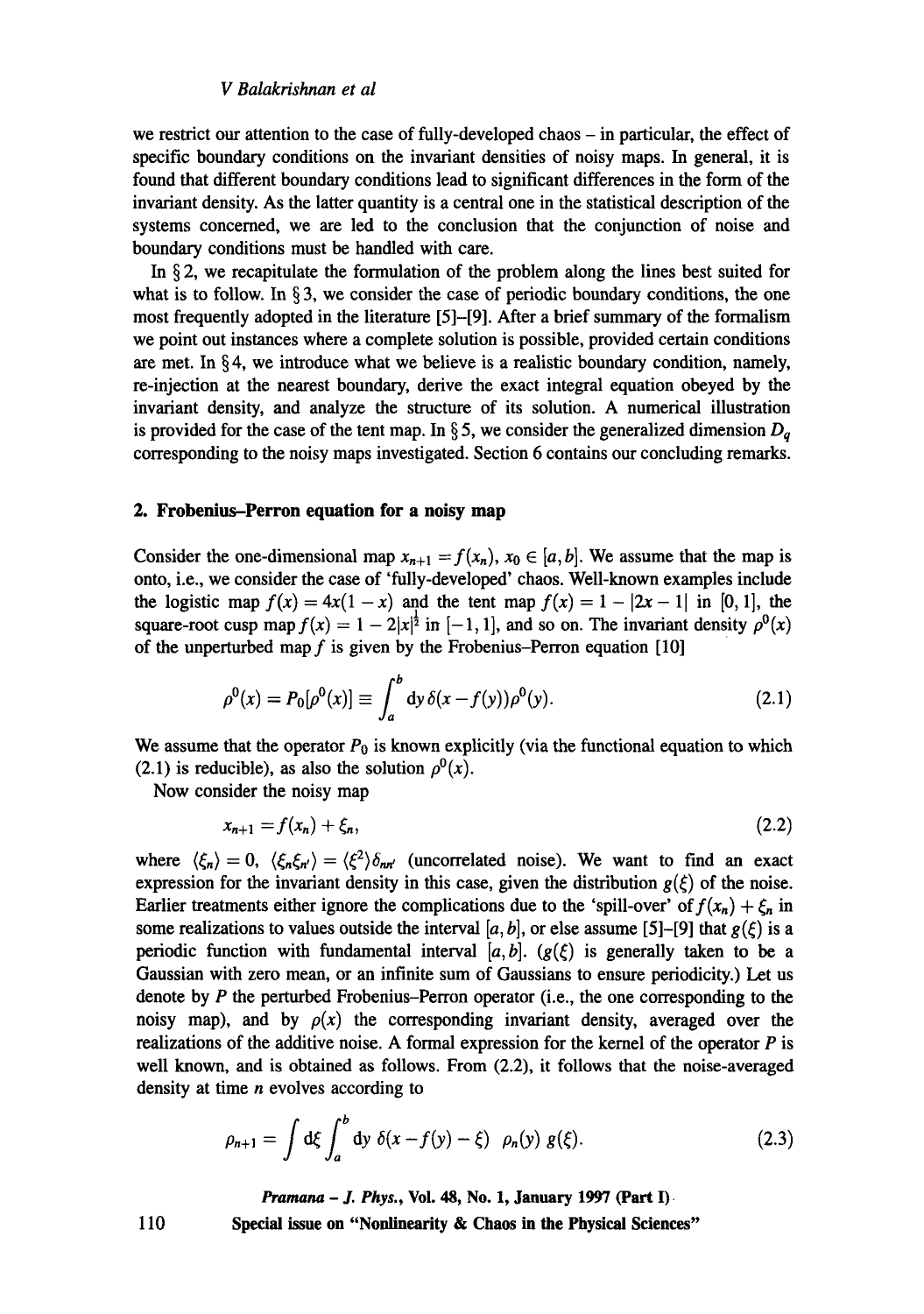#### *Invariant density of one-dimensional maps*

This is an exact expression if the noise distribution is periodic, but imprecise if it is not, precisely because the spill-over across the boundaries  $a$  and  $b$  has been ignored (nor is it immediately clear what the effects of this neglect will be). Formally performing the integration over  $\zeta$  using the  $\delta$ -function, one gets for the invariant density the perturbed Frobenius-Perron [3, 6, 10]

$$
\rho(x) = P[\rho(x)] \equiv \int_a^b dy g(x - f(y)) \rho(y). \tag{2.4}
$$

Comparision with the noise-free case, (2.1), shows that the effect of the noise is to replace the  $\delta$ -function kernel of  $P_0$  with the noise distribution function g.

#### **3. Periodic boundary conditions**

#### 3.1 *Fourier expansion method*

The convolution form of (2.4) suggests a solution in terms of a Fourier expansion, and this is what has been done in earlier treatments  $[6, 7]$ , taking g to be a periodic function of its argument. As mentioned earlier, this is appropriate when periodic boundary conditions are assumed. We may then write

$$
g(\xi) = (b-a)^{-1} \sum_{n=-\infty}^{\infty} \tilde{g}_n \exp(ik_n\xi), \qquad (3.1)
$$

where  $k_n = 2\pi n/(b - a)$ . The inversion formula is

$$
\tilde{g}_n = \int_a^b d\xi \, g(\xi) \exp\left(-ik_n\xi\right). \tag{3.2}
$$

Expanding  $\rho(x)$  in a similar fashion, i.e.,

$$
\rho(\xi) = (b - a)^{-1} \sum_{n = -\infty}^{\infty} \tilde{\rho}_n \exp(ik_n \xi), \qquad (3.3)
$$

we obtain from (2.4) the relation

$$
\tilde{\rho}_n = \sum_{m=-\infty}^{\infty} \tilde{g}_n S_{nm} \tilde{\rho}_m, \tag{3.4}
$$

where

$$
S_{nm} = (b-a)^{-1} \int_{a}^{b} dy \exp i[k_m y - k_n f(y)].
$$
 (3.5)

The effects of the noise are contained in  $\{\tilde{g}_n\}$ . The noise-free case is recovered by setting  $\tilde{g}_n = 1$  for all n, corresponding to replacing  $g(\xi)$  by  $\delta(\xi)$ . The normalization conditions on g and  $\rho$  imply that

$$
\int_{a}^{b} g(\xi) d\xi = \tilde{g}_0 = 1, \quad \int_{a}^{b} \rho(x) dx = \tilde{\rho}_0 = 1.
$$
 (3.6)

*Pramana - J. Phys.,* **Vol. 48, No. 1, January 1997 (Part I)**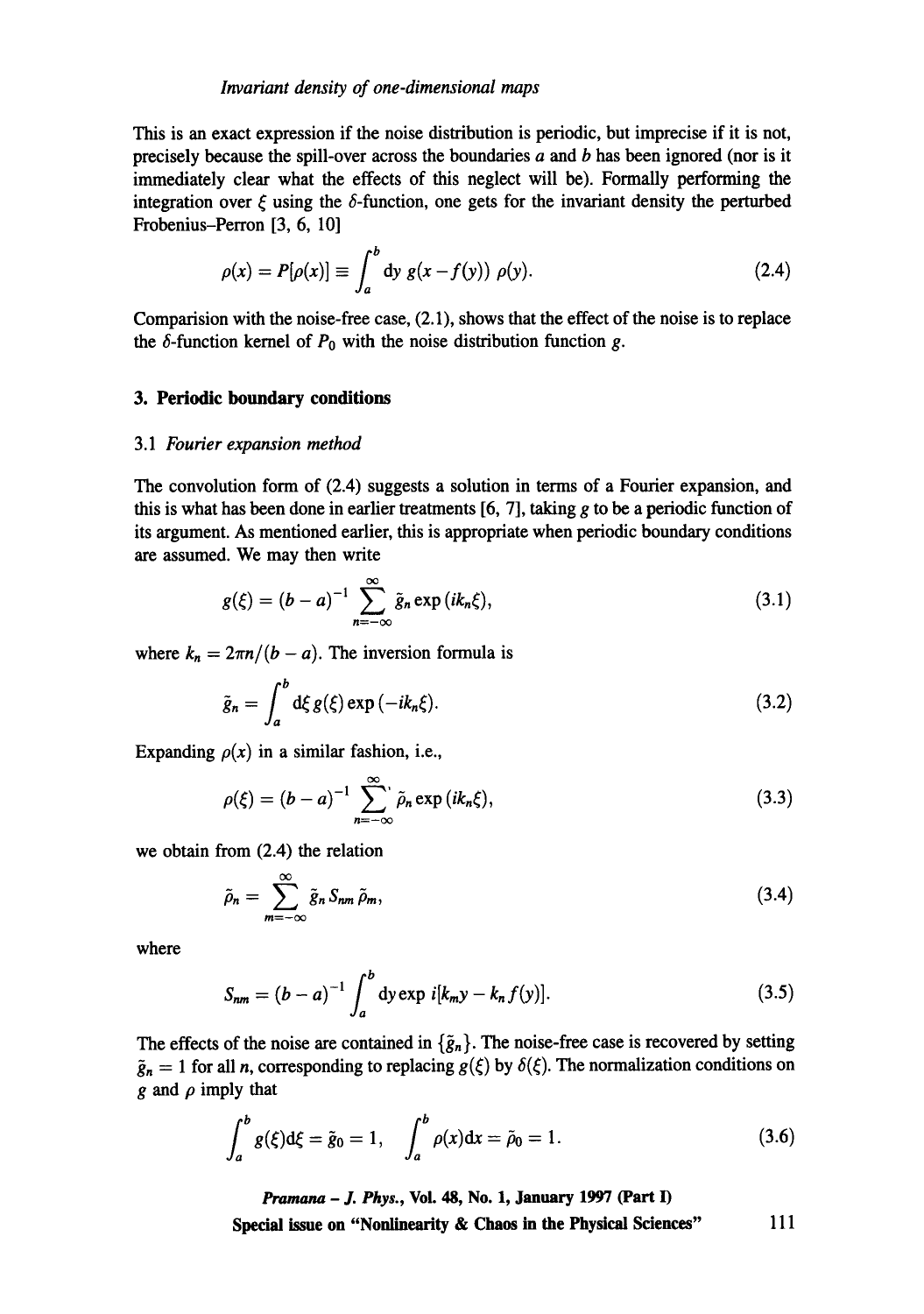Equation (3.4) can be written [6, 7] as the following *inhomogeneous* equation for  $\tilde{\rho}_n$ ,  $n \neq 0$ :

$$
\tilde{\rho}_n = \tilde{g}_n S_{n0} + \sum_{m=-\infty}^{\infty} g_n S_{nm} \tilde{\rho}_m, \quad (n \neq 0)
$$
\n(3.7)

where  $\sum'$  is over non-zero integers m. In principle, iteration of (3.7) yields the formal solution

$$
\tilde{\rho}_n = \tilde{g}_n \ S_{n0} + \sum_m \left( \tilde{g}_n \tilde{g}_m S_{nm} S_{m0} + \sum_m \left( \sum_l \tilde{g}_n \tilde{g}_m \tilde{g}_l S_{nm} S_{ml} S_{l0} + \cdots \right) \right) \tag{3.8}
$$

for  $\rho_n$ , and hence for  $\rho(x)$ . Rapid convergence of the iteration, at least in the fully chaotic cases considered here, helps numerical calculations in specific instances [6, 7]. Clearly, it is rather difficult to extract analytical information regarding the dependence of  $\rho(x)$  on the parameters of the noise distribution from the formal solution, except under special circumstances. To reconstruct  $\rho(x)$  in closed form, one must find  $\tilde{\rho}_n$  exactly and then sum the Fourier series. In fact, this procedure is complicated enough even in the noise-free case  $(\tilde{g}_n = 1) - e.g.,$  for the logistic map  $x_{n+1} = 4x_n(1 - x_n)$  on [0, 1],  $S_{nm}$  is expressible [6] in terms of Fresnel integrals, but finding  $\rho_n$  explicitly and summing the Fourier series hardly seems to be the easiest way to obtain the well-known result [11]  $p^{0}(x) = [\pi^{2}x(1-x)]^{-\frac{1}{2}}$ . However, there are two situations in which (3.4) (or (3.7)) can be solved easily. These are considered below.

#### 3.2 *Sno = O; application to the Bernoulli and tent maps*

If the quantity

$$
S_{n0} = (b - a)^{-1} \int_{a}^{b} dy \exp[-ik_n f(y)] \qquad (3.9)
$$

happens to vanish for every nonzero integer n, then (3.7) reduces to a set of *homogeneous*  equations for  $\{\tilde{\rho}_n\}$ ,  $n \neq 0$ . The determinant of this set of equations will be nonzero in general, so that only the trivial solution  $\tilde{\rho}_n = 0$ ,  $n \neq 0$ , exists. This means that

$$
\rho(x) = \rho^0(x) = (b - a)^{-1} \tag{3.10}
$$

in this case, for any (periodic) noise distribution  $g(\xi)$ . This is what happens for the general Bernoulli map

$$
x_{n+1} = \begin{cases} \alpha x_n, & 0 \le x_n \le 1/\alpha \\ (\alpha x_n - 1)/(\alpha - 1), & 1/\alpha < x_n \le 1, \end{cases}
$$
 (3.11)

where  $\alpha > 1$ . The same result holds good for the continuous counterpart of (3.11), namely, the tent map in which the second segment of the map reads  $x_{n+1} = \alpha(1 - x_n)/(\alpha - 1)$ . (For  $\alpha = 2$ , these maps are the usual Bernoulli map and the symmetric tent map, respectively). Another example, involving a map that is *not*  piecewise linear, is the antisymmetric square-root cusp map in  $[-1, 1]$  given by

$$
x_{n+1} = \begin{cases} 1 - 2\sqrt{-x_n}, & -1 \le x_n \le 0 \\ 2\sqrt{x_n} - 1, & 0 < x_n \le 1. \end{cases}
$$
 (3.12)

*Pramana - J. Phys.,* **Vol. 48, No. 1, January 1997 (Part I)** 

**Special issue on "Nonlinearity & Chaos in the Physical Sciences"**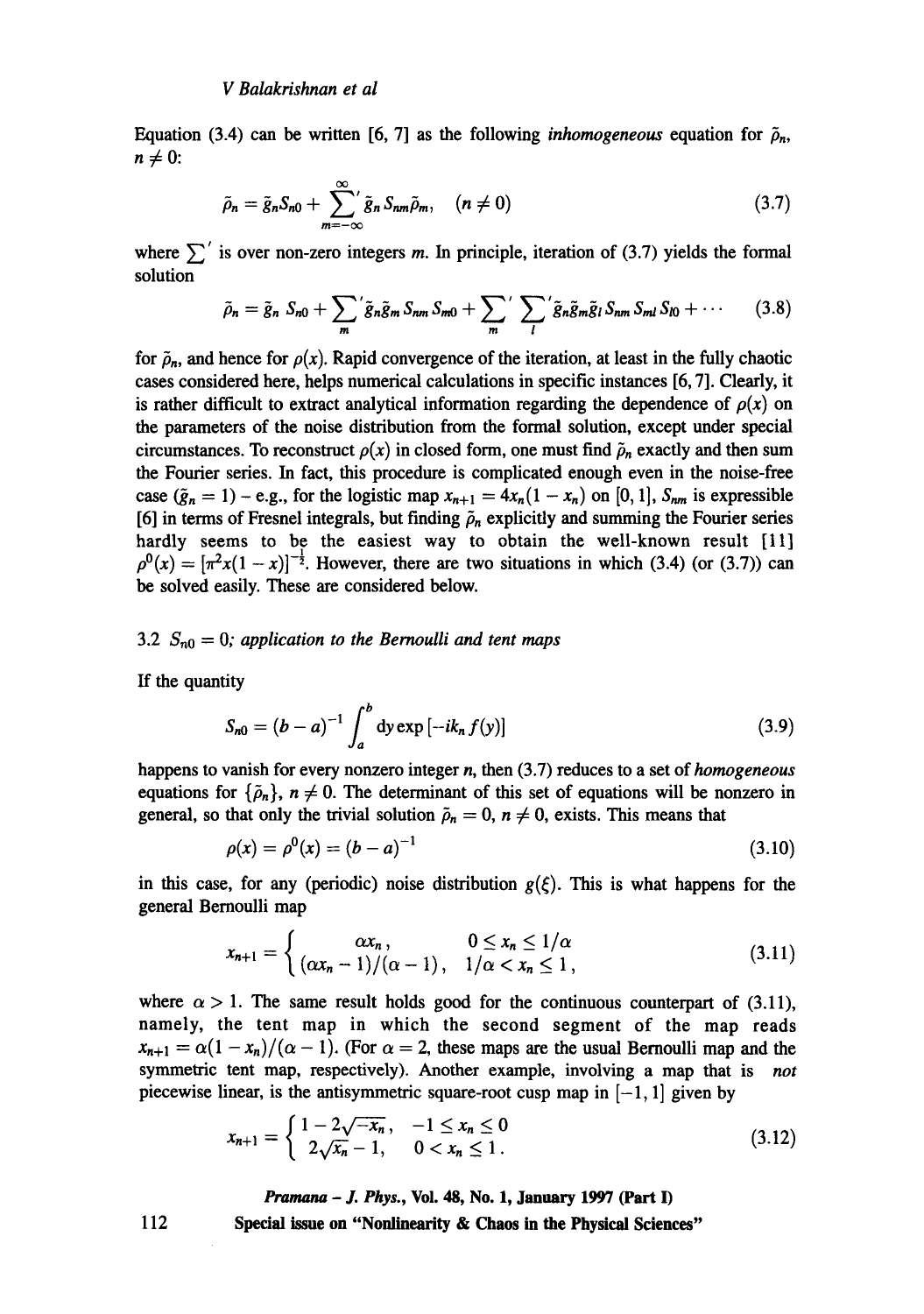We find in this case

$$
S_{nm} = (-1)^n \int_0^1 dy \cos \pi (my - 2n\sqrt{y}), \qquad (3.13)
$$

so that  $S_{n0} = 0$ . This leads, as before, to the constant normalized density  $\rho(x) = \rho^{0}(x) = 1/2$  for both the unperturbed map and the noisy map. In general: under periodic boundary conditions, additive white noise does not alter the unperturbed invariant density  $\rho^0$  when the latter is a constant. We shall see later that this conclusion does *not* hold good if the boundary conditions are changed.

# 3.3  $S_{nm} = \pm S_{n,-m}$ ,  $S_{n0} = \mp S_{-n,0}$ : application to the cusp map

There is another situation in which an explicit solution for  $\rho(x)$  is feasible in the above approach, even if  $\rho^0(x)$  is not a constant (i.e.,  $S_{n0} \neq 0$ ). This occurs when (i)  $S_{nm}$  is even [odd] in the index m, (ii)  $S_{n0}$  is odd [even] in the index n, and further (iii)  $\tilde{g}_n = \tilde{g}_{-n}$ , i.e.,  $\tilde{g}_n$ is real (which happens when  $g(\xi)$  is symmetric about  $(b-a)/2$ ). It is evident that if conditions (i)-(iii) are satisfied, all terms beyond the first on the right-hand side of the iterative solution (3.8) vanish identically. Moreover,  $\tilde{\rho}_n^0 = S_{n0}$  in this case (since the noisefree case corresponds to  $\tilde{g}_n = 1$ ). We are therefore enabled to arrive at the solution

$$
\tilde{\rho}_n = \tilde{g}_n S_{n0} = \tilde{g}_n \tilde{\rho}_n^0. \tag{3.14}
$$

Therefore

$$
\rho(x) = (b - a)^{-1} \sum_{n = -\infty}^{\infty} \tilde{g}_n S_{n0} \exp(ik_n x).
$$
 (3.15)

Inserting the definitions of  $\tilde{g}_n$  and  $S_{n0}$ , and using the relation

$$
(b-a)^{-1} \sum_{n=-\infty}^{\infty} \exp(ik_n z) = \delta(z),
$$
 (3.16)

we find the solution

$$
\rho(x) = (b - a)^{-1} \int_{a}^{b} d\xi \int_{a}^{b} dy g(\xi) \ \delta(x - f(y) - \xi).
$$
 (3.17)

A concrete example of the situation just described is provided by the symmetric squareroot cusp map

$$
x_{n+1} = 1 - 2|x_n|^{\frac{1}{2}}, \quad x \in [-1, 1]. \tag{3.18}
$$

This map is of importance as a model of intermittent chaos, arising from the marginal stability of the fixed point at the left boundary  $x = -1$ . This is reflected in its invariant density [12]

$$
\rho^0(x) = (1-x)/2,\tag{3.19}
$$

which shows how the probability is 'piled up' towards  $x = -1$ . We have in this case

$$
S_{nm} = (-1)^n \int_0^1 \mathrm{dy} \cos\left(\pi my\right) \exp\left(2\pi ni\sqrt{y}\right),\tag{3.20}
$$

*Pramana - J. Phys.,* **Vol. 48, No. 1, January 1997 (Part I)**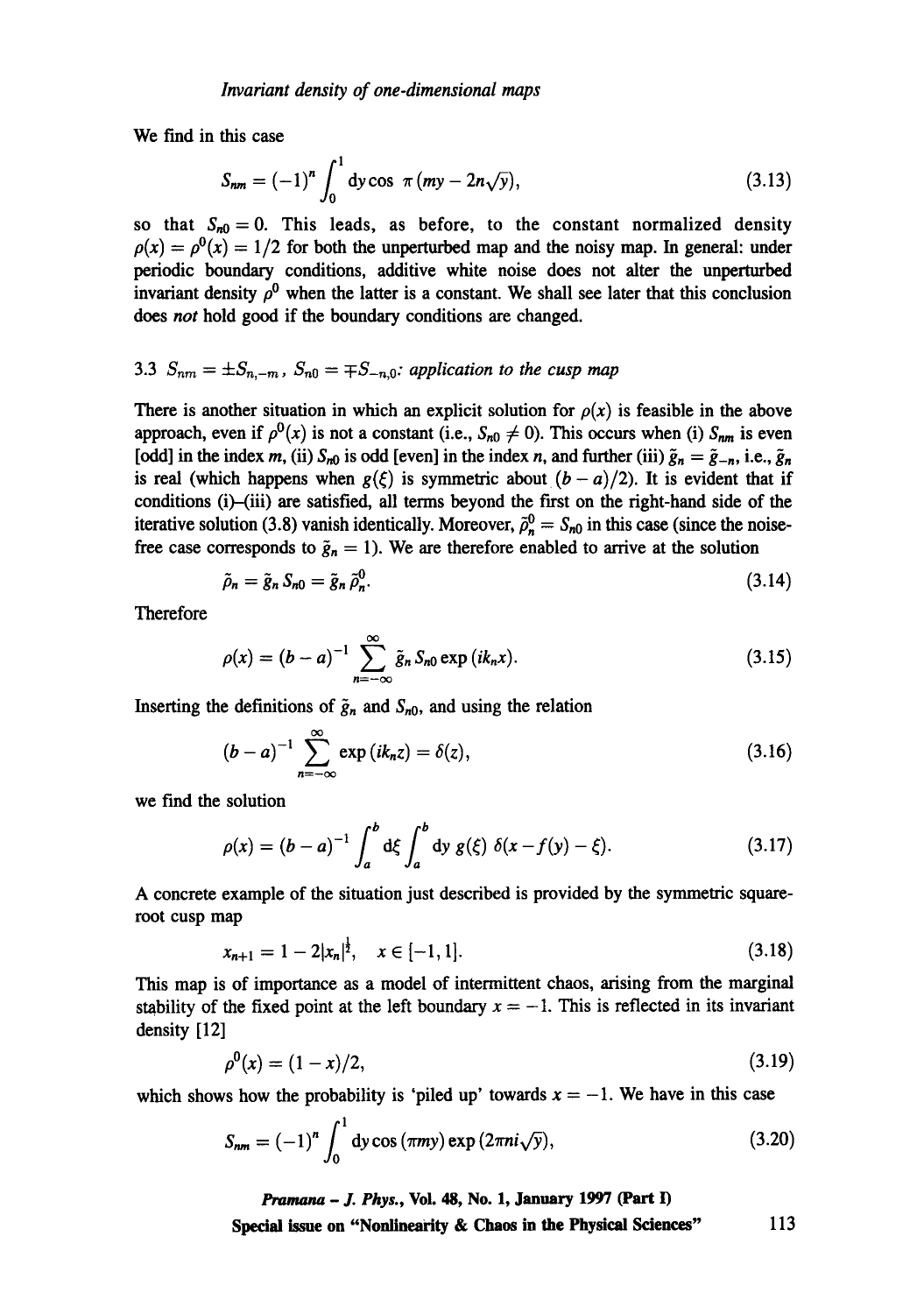(which may be compared with (3.13) corresponding to the case of the antisymmetric counterpart (3.12) of the cusp map). Thus  $S_{nm}$  is even in m. Further,

$$
S_{n0} = (-1)^{n} (i\pi n)^{-1}, \qquad (3.21)
$$

which is odd in *n*. Therefore the conditions just discussed are met, and we have  $\tilde{\rho}_n^0 = S_{n0}$ , for  $n \neq 0$ . Together with  $\tilde{\rho}_0^0 = 1$ , this leads on summing the Fourier series to the recovery of the known result (3.19) for the invariant density  $\rho^{0}(x)$  of the unperturbed map. The point we now make is that this form of the invariant density can undergo significant modification in the presence of noise. For a symmetric noise distribution in  $[-1, 1]$  (so that  $\tilde{g}_n = \tilde{g}_{-n}$ , using (3.6), (3.14) and (3.21) we get the exact result

$$
\rho(x) = \frac{1}{2} + \sum_{n=1}^{\infty} (-1)^n \tilde{g}_n \frac{\sin n \pi x}{n \pi}.
$$
\n(3.22)

The 'antisymmetry' of  $\rho(x)$  about the value  $\frac{1}{2}$  is at once evident, as is the fact that  $p(0) = \frac{1}{2}$ . Further, if  $p(-1) = p(1)$ , then each of these is also equal to  $\frac{1}{2}$ ; else, their mean value is equal to  $\frac{1}{2}$ . In order to exhibit analytically the form of the solution, let us consider first the simple case of a rectangular or uniform noise, given by the density



$$
g(\xi) = \frac{1}{2\eta} \theta(\eta - |\xi|) \tag{3.23}
$$

**Figure 1(a).** The rectangular (uniform) noise distribution  $g(\xi) = (2\eta)^{-1}\theta(\eta - |\xi|)$ , for  $\eta = 0.2$ .

*Pramana - J. Phys.,* Voi. 48, No. 1, January 1997 (Part I) Special issue on "Nonlinearity & Chaos in the Physical Sciences"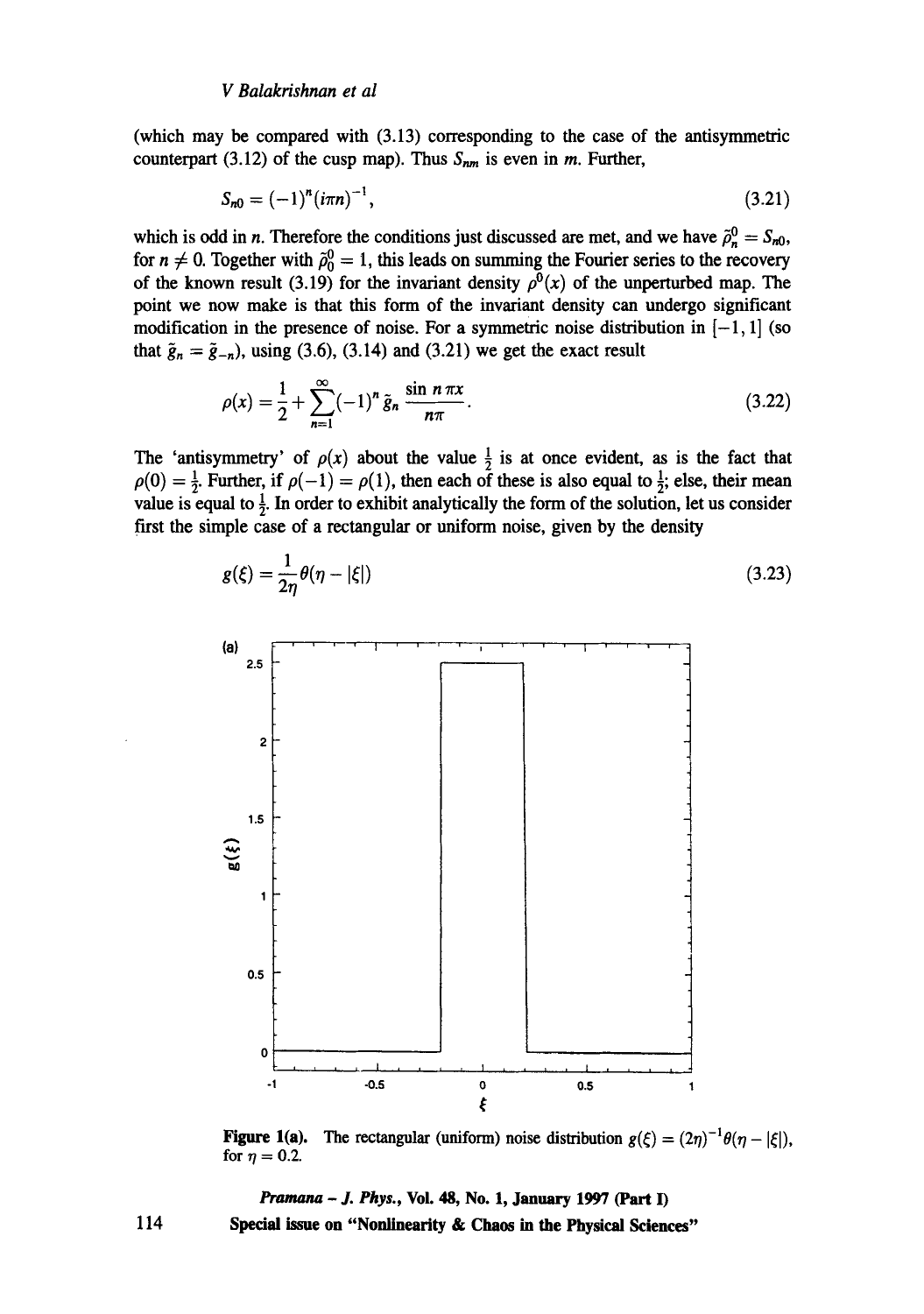

Figure 1(b). The invariant density  $\rho(x)$  for the symmetric cusp map  $f(x) = 1 - 2|x|^{\frac{1}{2}}$ in the presence of additive noise distributed as in figure  $l(a)$ , under periodic boundary conditions. The dotted line depicts the invariant density  $(1 - x)/2$  of the unperturbed (noise-free) map.

in the fundamental interval  $[-1, 1]$ , where  $0 < \eta < 1$ . The amplitude of the noise is thus limited by the parameter  $\eta$ . Carrying out the calculations required, we arrive at the result

$$
\rho(x) = \begin{cases} \frac{1}{2} [\eta^{-1} + (\eta^{-1} - 1)x], & -1 \leq x \leq -1 + \eta \\ \frac{1}{2} [1 - x], & -1 + \eta \leq x \leq 1 - \eta \\ \frac{1}{2} [(2 - \eta^{-1}) + (\eta^{-1} - 1)x], & 1 - \eta \leq x \leq 1. \end{cases}
$$
(3.24)

The noise distribution  $(3.23)$  and the invariant density are shown in figures 1(a) and (b) respectively. We note how the noise suppresses the effect of the marginally stable fixed point of the map at  $x = -1$ . Equation (3.24) is an exact result (under the periodic boundary conditions assumed) that is valid, in fact, for any value of the amplitude  $\eta$  of the noise. As  $\eta \to 1$ ,  $\rho(x)$  tends to the uniform distribution  $\rho(x) = 1/2$ , as one might expect under the circumstances.

The fact that  $\rho(x)$  (3.24) continues to remain piecewise linear is actually an artefact of the uniform noise distribution  $(3.23)$ . A smoother modification of the unperturbed density  $(1 - x)/2$ , but one that retains the general features of  $\rho(x)$  as found above, is provided by the one-parameter family of unimodal, normalized noise densities

$$
g(\xi;\mu) = \frac{\mu(\cos \mu \xi - \cos \mu)}{2(\sin \mu - \mu \cos \mu)}, \quad \xi \in [-1,1],
$$
 (3.25)

*Pramana - J. Phys.,* **Vol. 48, No. 1, January 1997 (Part I) Special issue on "Nonlinearity & Chaos in the Physical Sciences"** 115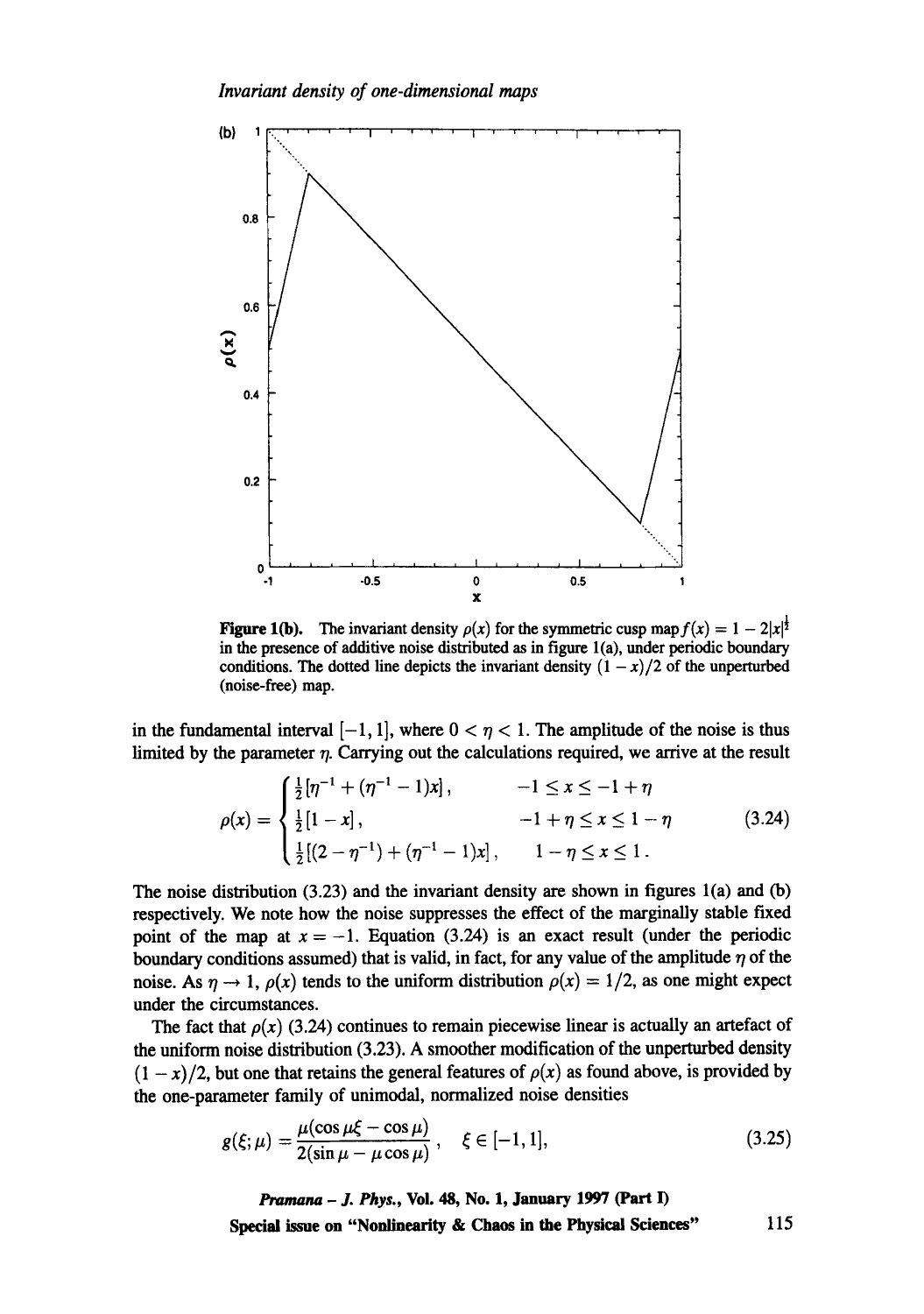

Figure 2(a). The noise distribution  $g(\xi;\mu)$  of (3.25) in the limiting cases  $\mu = \pi$  (3.27) and  $\mu = 0$  (3.29). Also shown is the case  $\mu = \pi/2$ , i.e.,  $g(\xi; \pi/2) =$  $(\pi/4) \cos(\pi \xi/2)$ .

where  $0 < \mu \leq \pi$ . We then find the corresponding invariant density to be given by

$$
\rho(x) = \frac{1}{2} \left[ 1 + (sgn \ x) \frac{\sin \mu (1 - |x|) - (1 - |x|) \sin \mu}{(\mu \cos \mu - \sin \mu)} \right].
$$
\n(3.26)

Thus  $\rho(-1) = \rho(0) = \rho(1) = 1/2$ . In the limiting case  $\mu = \pi$ , we have

$$
g(\xi;\pi) = \frac{1}{2}(1+\cos\pi\xi),\tag{3.27}
$$

the corresponding invariant density being

$$
\rho(x) = \frac{1}{2} \left( 1 - \frac{\sin \pi x}{\pi} \right). \tag{3.28}
$$

The limit  $\mu = 0$  is exceptional. It corresponds to the parabolic distribution

$$
g(\xi;0) = \frac{3}{4}(1-\xi^2),\tag{3.29}
$$

leading to the invariant density

$$
\rho(x) = \frac{1}{2}(1-x) + \frac{3}{4}x(|x| - x^2). \tag{3.30}
$$

In this case,  $\rho(-1)$  and  $\rho(1)$  remain equal to 1 and 0 respectively. The noise distributions of (3.27) and (3.29) are shown in figure 2(a), while the corresponding solutions for  $\rho(x)$ 

*Pramana - J. Phys.,* Vol. 48, No. 1, January 1997 (Part I)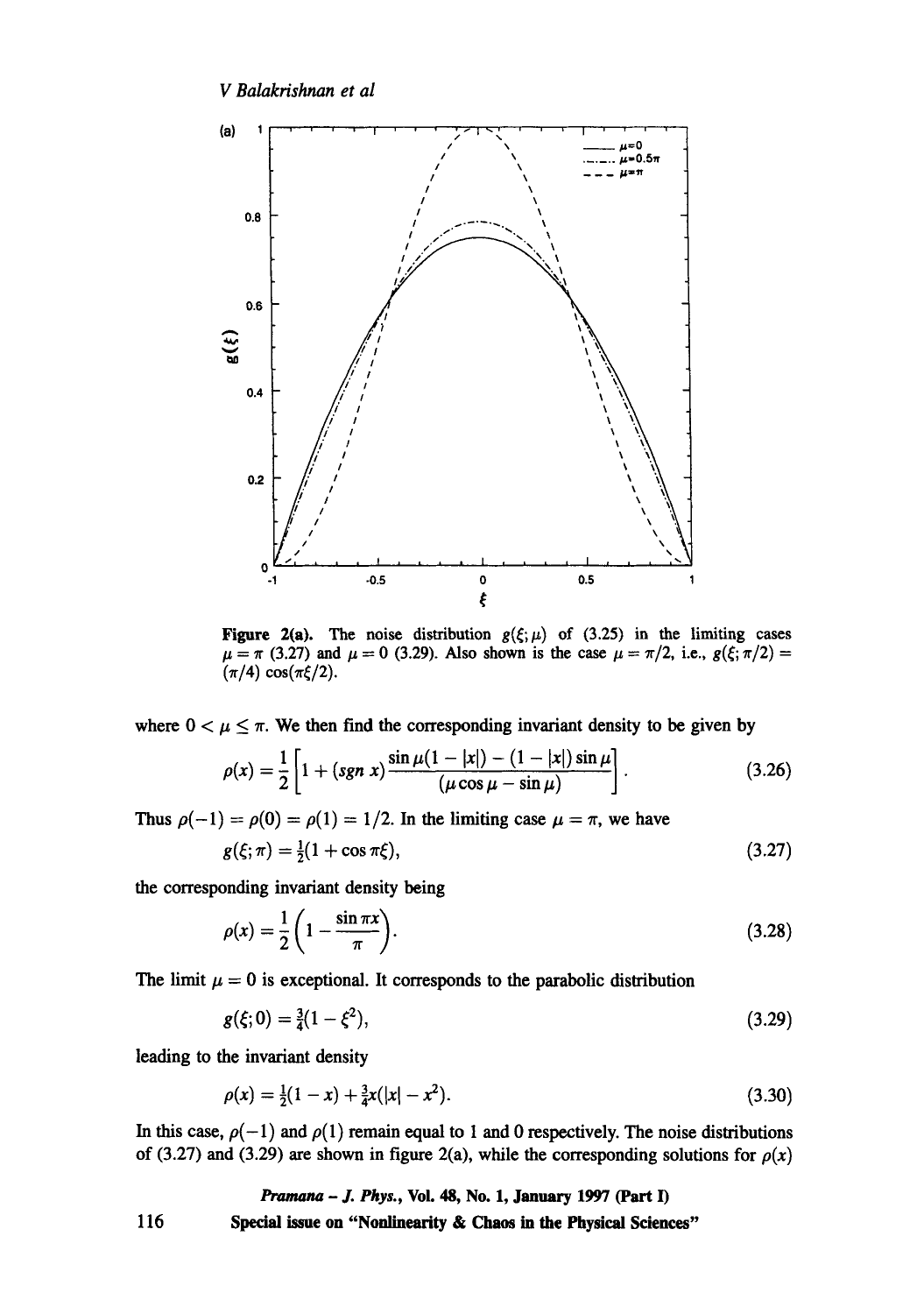

Figure 2(b). The corresponding invariant densities (3.26) for the noisy, symmetric cusp map, given by (3.28) for  $\mu = \pi$  and by (3.30) for  $\mu = 0$ . Also shown is the case  $\mu = \pi/2$ , for which  $\rho(x) = \frac{1}{2}(2 - x - \cos(\pi x/2))(x > 0)$  and  $\rho(x) = \frac{1}{2}(\cos(\pi x/2) - x)$  $(x < 0)$ .

are depicted in figure 2(b). The 'evening out' effect of the noise is quite evident. It must be borne in mind, though, that these results correspond to relatively large stochastic perturbations of the original dynamics: the standard deviation of the noise for the distribution (3.29) is  $1/\sqrt{5} \approx 0.45$ , while that for (3.27) is  $\sqrt{(1/3) - (2/\pi^2)} \approx 0.36$ . The Lyapunov exponent  $\lambda$ , which is equal to 1/2 for the unperturbed map [12], is also altered in the presence of noise: we have  $\ln |f'(x)| = -\frac{1}{2} \ln |x|$ , so that the second term on the right in eq. (3.22) does not contribute to  $\lambda$ , being odd in x.

## 3.4 *Functional equation under uniformly distributed noise*

We present in brief a formalism that avoids Fourier series and leads to a functional equation for the invariant density, for an onto map in the fundamental interval  $[a, b]$ perturbed by additive noise  $\xi$ , under periodic boundary conditions. This may be a useful approach in numerical calculations, especially in situations in which the noise is not just a small perturbation.

Returning to (2.3), we insert the factor  $1 = \int_a^b du \, \delta(u - f(y))$  on the right-hand side:

$$
\rho_{n+1}(x) = \int d\xi \int_a^b dy \int_a^b du \, \delta(x - f(y) - \xi) \delta(u - f(y)) g(\xi) \rho_n(y)
$$

*Pramana - J. Phys.,* **Vol. 48, No. 1, January 1997 (Part I) Special issue on "Nonlinearity & Chaos in the Physical Sciences"** 117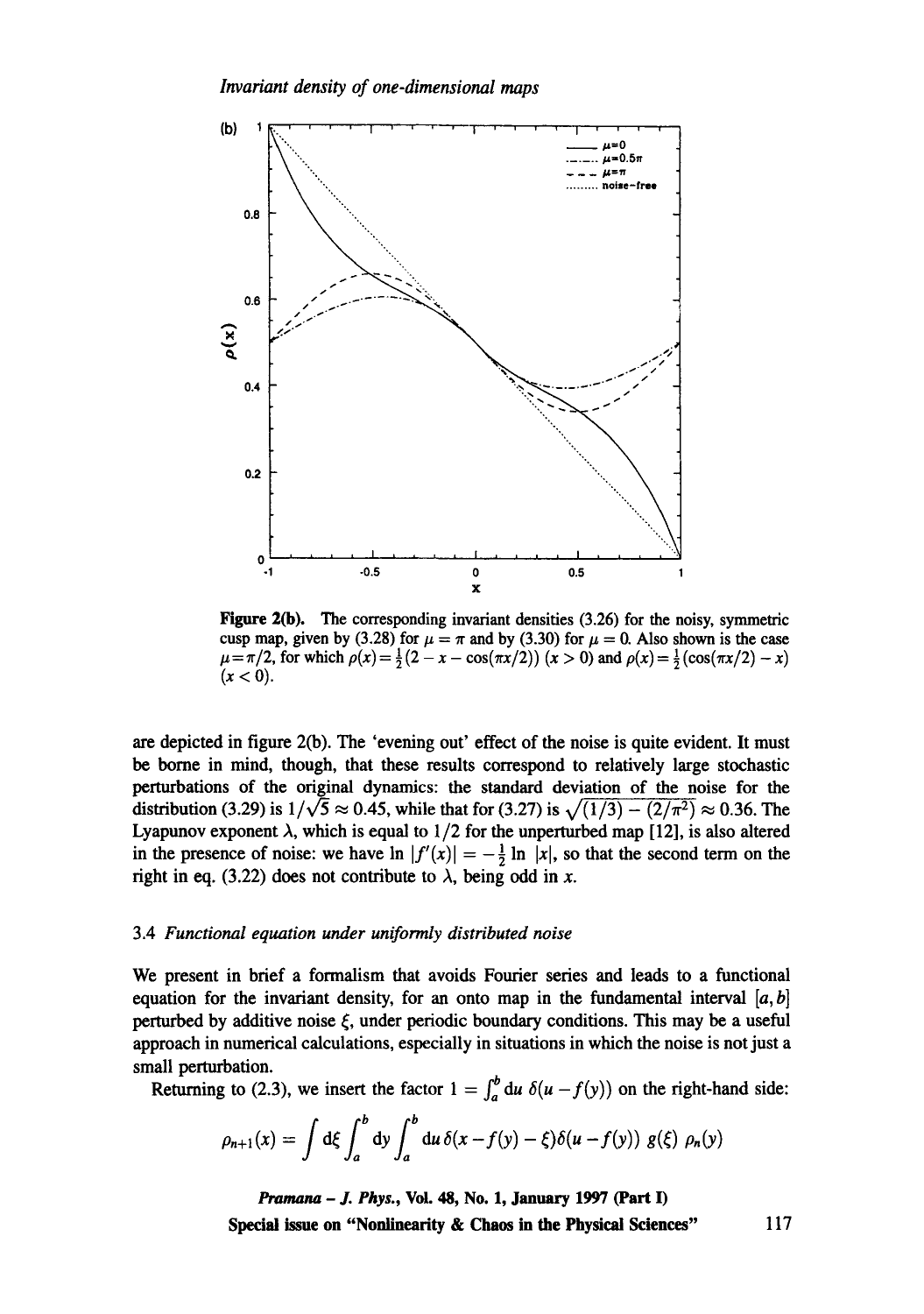*V Balakrishnan et al* 

$$
= \int d\xi \int_a^b dy \,\delta(x - u - \xi)g(\xi) \int_a^b du \,\delta(u - f(y)) \,\rho_n(y)
$$
  

$$
= \int d\xi \int_a^b du \,\delta(x - u - \xi) g(\xi) P_0[\rho_n(u)], \qquad (3.31)
$$

using the definition of the unperturbed Frobenius-Perron operator  $P_0$ . Therefore the invariant density is given by

$$
\rho(x) = \int d\xi \int_{a}^{b} du \, \delta(x - u - \xi) \, g(\xi) \, P_0[\rho(u)]. \tag{3.32}
$$

For brevity, let us introduce the notation  $P_0[\rho(u)] = \bar{\rho}(u)$ . (Of course,  $\bar{\rho}^0(x) = \rho^0(x)$ itself). Thus

$$
\rho(x) = \int d\xi \int_a^b du \, \delta(x - u - \xi) g(\xi) \bar{\rho}(u). \tag{3.33}
$$

For the sake of definiteness (so as to be able to write all formulas explicitly), we consider henceforth the case of uniformly distributed noise, as in (3.23), with  $0 < \eta < (b - a)/2$ . For periodic boundary conditions, the support of the  $\delta$ -function in (2.3) must be  $(f(y) + \xi) \mod (b-a)$ , i.e., the support of  $\delta(x-u-\xi)$  in (3.33) is  $u = (x-\xi)$  $mod (b - a)$ . Writing  $\delta^{mod}(x - u - \xi)$  to keep track of this fact, we have

$$
\rho(x) = (2\eta)^{-1} \int d\xi \,\theta(\eta - |\xi|) \int_a^b du \,\delta^{\text{mod}}(x - u - \xi) \bar{\rho}(u). \tag{3.34}
$$

Carrying out the integration over  $\xi$ , we find:

$$
\rho(x) = \begin{cases}\n(2\eta)^{-1} \left[ \int_a^{x+\eta} \mathrm{d}u \,\bar{\rho}(u) + \int_{x-\eta+b-a}^b \mathrm{d}u \,\bar{\rho}(u) \right], & \text{for } a \le x < a+\eta, \\
(2\eta)^{-1} \left[ \int_{x-\eta}^{x+\eta} \mathrm{d}u \,\bar{\rho}(u) \right], & \text{for } a+\eta \le x \le b-\eta, \\
(2\eta)^{-1} \left[ \int_{x-\eta}^b \mathrm{d}u \,\bar{\rho}(u) + \int_a^{x+\eta-(b-a)} \mathrm{d}u \,\bar{\rho}(u) \right], & \text{for } b-\eta < x \le b.\n\end{cases}
$$
\n(3.35)

Equation (3.35) must be solved numerically to find  $\rho(x)$ .

It is evident that  $\rho(x)$  is continuous at all points in the interval, including the points  $a + \eta$  and  $b - \eta$ . A convenient way of writing the functional equation (3.35) is in terms of the derivative of  $\rho(x)$ : we have

$$
2\eta\rho'(x) = \begin{cases} \bar{\rho}(x+\eta) - \bar{\rho}(x-\eta+b-a), & a \leq x < a+\eta, \\ \bar{\rho}(x+\eta) - \bar{\rho}(x-\eta), & a+\eta \leq x \leq b-\eta, \\ \bar{\rho}(x-\eta) - \bar{\rho}(x+\eta-b+a), & b-\eta < x \leq b. \end{cases}
$$
 (3.36)

The discontinuity of  $\rho'(x)$  at  $x = a + \eta$  and  $x = b - \eta$  is given by

$$
\text{disc } \rho'(a + \eta) = -\text{disc } \rho'(b - \eta) = (2\eta)^{-1}[\bar{\rho}(b) - \bar{\rho}(a)]. \tag{3.37}
$$

*Pramana - J. Phys.,* **Vol. 48, No. 1, January 1997 (Part I)**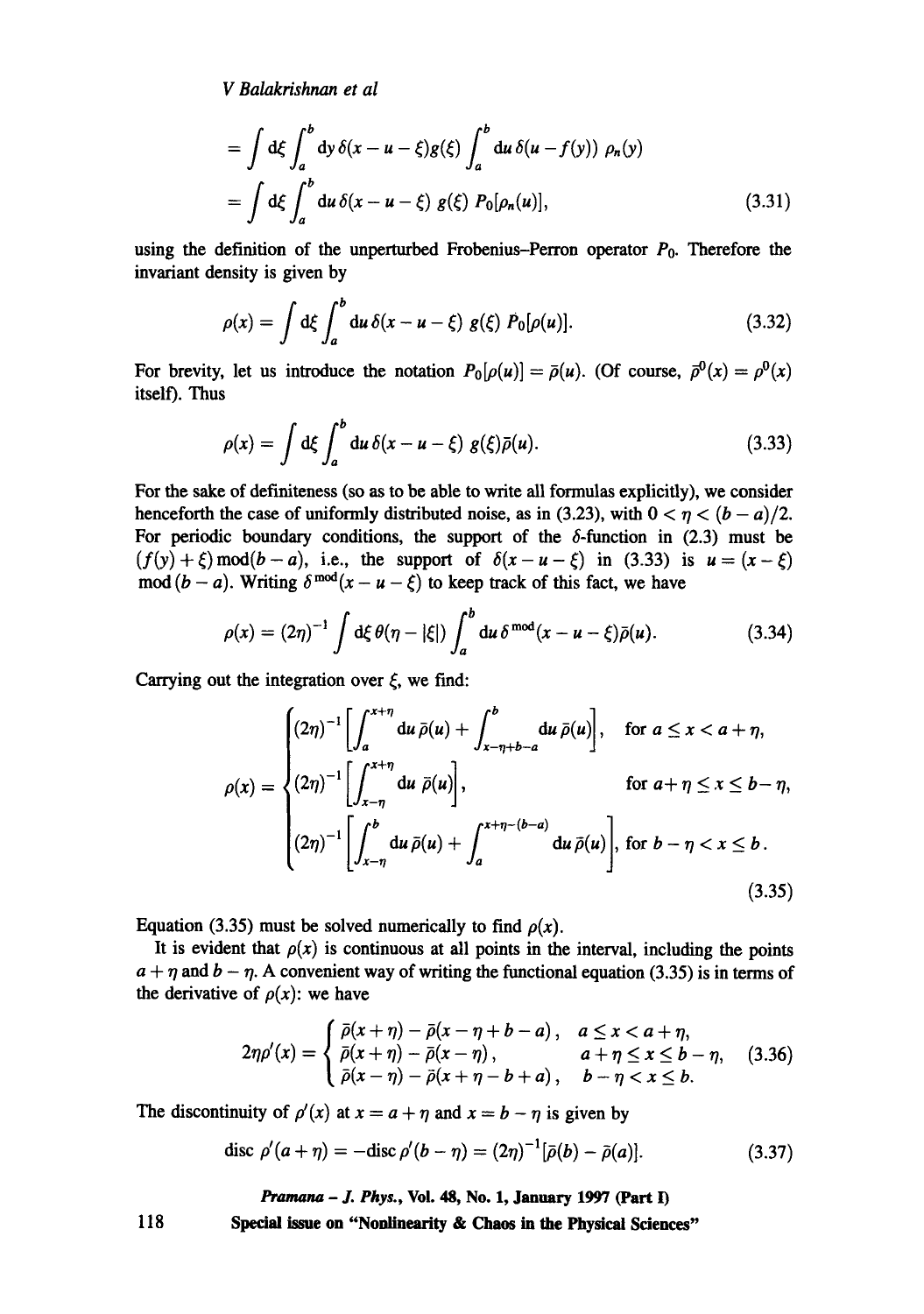This relation may be verified for the cusp map using the solution (3.24) already found for the invariant density.

# **4. Sticky boundaries: Re-injection at the nearest boundary**

## 4.1 *General equation for the invariant density*

While periodic boundary conditions constitute a convenient way of handling the spillover problem in a noisy map, other solutions are also possible [5]. These include reflecting boundary conditions, or working in the infinite domain ( $-\infty, \infty$ ) so that natural boundary conditions can be employed. Yet another approach is to tailor the noise distribution by making it state-dependent, such that the probability of an escape of the dynamical variable out of the interval is zero. This means that the noise is actually multiplicative rather than additive, with a density  $g(\xi, x)$  satisfying  $g(\xi, a) = g(\xi, b) = 0$ . One way of implementing this is to assume  $g(\xi, x)$  to be of the form [13]

$$
g(\xi, x) = \begin{cases} g(\xi)/\int_a^b g(\xi'-x)\mathrm{d}\xi', & x+\xi \in [a, b] \\ 0, & \text{otherwise.} \end{cases}
$$
(4.1)

While it is conceivable that this and other such prescriptions might be justified on physical grounds in certain instances, the very modelling of the stochastic forces on a system by means of multiplicative noise may be quite inappropriate in others, particularly if the noise arises from sources that are quite decoupled from the system dynamics.

A model that appears to be rather more plausible on physical grounds is provided by 'sticky' boundaries: once the dynamical system reaches a boundary value, it stays put **at**  that value, until the noise moves it away. More generally, instead of escape out of the interval owing to the addition of noise to the evolution, we may assume re-injection at the nearest boundary. This avoids the arbitrary clipping of the orbit of  $x_n$  when  $f(x_n) + \xi$  goes out of [a, b] by re-defining the noisy map as follows. Denoting  $f(x_n) + \xi$  by  $F(x_n, \xi_n)$ , we have

$$
x_{n+1} = \begin{cases} f(x_n) + \xi_n & \text{if } a \le F(x_n, \xi_n) \le b, \\ a & \text{if } F(x_n, \xi_n) \le a, \\ b & \text{if } F(x_n, \xi_n) \ge b. \end{cases}
$$
 (4.2)

Therefore if the representative point overshoots the boundary at  $a$  or at  $b$ , it is replaced **at** that boundary, remaining trapped there until it is re-injected into the phase space by the noisy map. (This is so even if  $a$  or  $b$  is a fixed point of the unperturbed map.) The end points thus act as temporary traps that prevent any loss of 'measure' due to overflow.

As before, we are interested in the invariant density  $\rho(x)$ , rather than the timedependent density  $\rho_n(x)$ . The counterpart of (2.3) for the map (4.2) is, in the limit  $n \to \infty$ ,

$$
\rho(x) = \int d\xi \int_a^b [\delta(x - F(y, \xi))
$$
  
+  $\delta(x - a)\theta(a - F(y, \xi)) + \delta(x - b)\theta(F(y, \xi) - b)]\rho(y)g(\xi).$  (4.3)

We note that the re-injection prescription in (4.2) leads, in general, to  $\delta$ -functions in the

*Pranmna - J. Phys.,* **VoL 48, No. 1, January 1997 (Part I) Special issue on "Nonh'nearity & Chaos in the Physical Sciences"** 119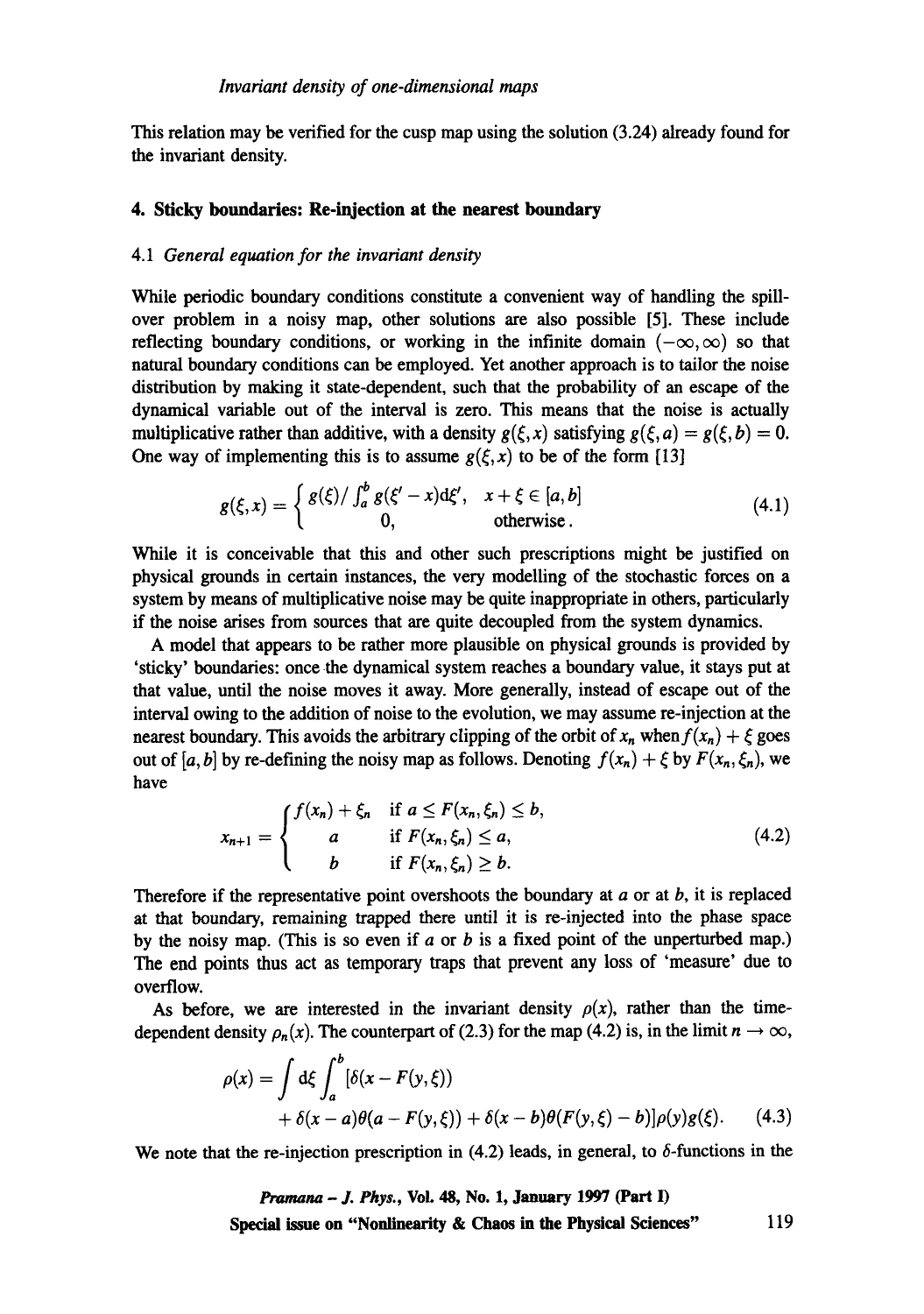density with support at the boundary points. Hence  $\rho(x)$  is of the form

$$
\rho(x) = \alpha \delta(x-a) + \beta \delta(x-b) + \rho_*(x), \qquad (4.4)
$$

where  $\alpha$  and  $\beta$  are (dimensionless) constants, and  $\rho_{*}(x)$  is the 'regular' part of the invariant density. Substituting (4.4) in (4.3), we get the coupled equations

$$
\alpha = \int d\xi \ g(\xi) \bigg[ \alpha \theta (a - F(a, \xi)) + \beta \theta (a - F(b, \xi)) + \int_a^b dy \ \theta (a - F(y, \xi)) \rho_*(y) \bigg], \tag{4.5}
$$

$$
\beta = \int d\xi g(\xi) \left[ \alpha \theta (F(a, \xi) - b) + \beta \theta (F(b, \xi) - b) + \int_a^b dy \, \theta (F(y, \xi) - b) \rho_*(y) \right],
$$
\n(4.6)

$$
\rho_*(x) = \int d\xi g(\xi) \bigg[ \alpha \delta(x - F(a, \xi)) + \beta \delta(x - F(b, \xi)) + \int_a^b dy \ \delta(x - F(y, \xi)) \rho_*(y) \bigg]. \tag{4.7}
$$

As before, in order to be specific, we shall take  $g(\xi)$  to be the amplitude-limited (uniform) noise distribution of  $(3.23)$ . Further, let us assume that the map f is a continuous, unimodal, onto map, with  $f(y)$  increasing monotonically from  $y = a$  to  $y = y_m$ , and decreasing monotonically from  $y_m$  to b;  $f(a) = f(b) = a$ ,  $f(y_m) = b$ . (The modifications required in other cases can be worked out.) Let  $y_{1,2}(z)$  denote the two roots of  $f(y) = z \in [a, b]$ . We have  $y_1(a) = a$ ,  $y_2(a) = b$ ,  $y_{1,2}(b) = y_m$ . Then, after some simplification (the details are described in the Appendix), we arrive at the following equations for  $\alpha$ ,  $\beta$  and  $\rho_*(x)$ :

$$
\alpha = \beta + \frac{1}{\eta} \Bigg\{ \int_{a}^{y_1(a+\eta)} dy (a + \eta - f(y)) \rho_*(y) + \int_{y_2(a+\eta)}^{b} dy (a + \eta - f(y)) \rho_*(y) \Bigg\},
$$
(4.8)

$$
\beta = \frac{1}{2\eta} \int_{y_1(b-\eta)}^{y_2(b-\eta)} dy(\eta - b + f(y)) \; \rho_*(y), \tag{4.9}
$$

$$
\rho_*(x) = \left(\frac{\alpha+\beta}{2\eta}\right)[\theta(x-a) - \theta(x-a-\eta)] + \frac{1}{2\eta} \int_{-\eta}^{\eta} d\xi \int_a^b dy \, \delta(x-f(y)-\xi)\rho_*(y). \tag{4.10}
$$

In the last integral on the right, the factor  $1 = \int_a^b du \, \delta(u-f(y))$  may be inserted as before, to lead to

$$
\rho_*(x) = \left(\frac{\alpha+\beta}{2\eta}\right)[\theta(x-a)-\theta(x-a-\eta)] + \frac{1}{2\eta}\int_{\max(a,\,x-\eta)}^{\min(b,\,x+\eta)}\mathrm{d}u\,\bar{\rho}_*(u). \qquad (4.11)
$$

*Pmmana - J. Phys.,* **Voi. 48, No. 1, January 1997 (Part I)** 

**Special issue on "Nonlinearity & Chaos in the Physical Sciences"**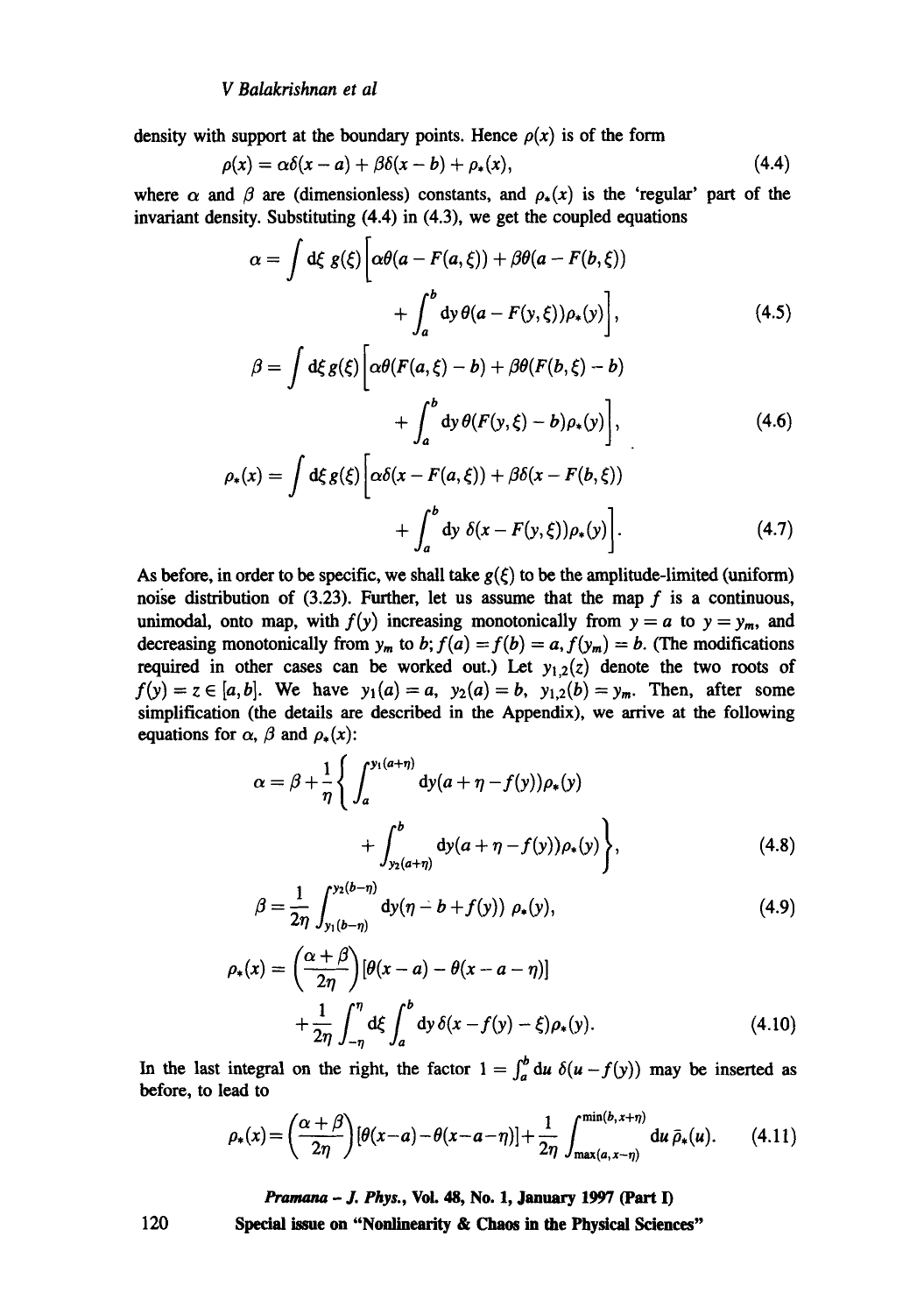Equations  $(4.8)$ - $(4.10)$  represent the exact integral equations for the invariant density under the prescription of "re-injection at the nearest boundary." The over-all scale of  $\rho_*(x)$  is fixed by the normalization

$$
\alpha + \beta + \int_{a}^{b} \rho_{*}(x) dx = 1. \tag{4.12}
$$

We note that  $\alpha > \beta$ . Moreover, in addition to the  $\delta$ -function spikes at the boundaries, there occurs an extra boundary layer contribution on the left, in  $(a, a + \eta)$ . There is a discontinuity in  $\rho(x)$  at  $x = a + \eta$ , and a discontinuous change in slope at  $x = b - \eta$ , with the respective discontinuities given by

$$
\operatorname{disc}\rho(a+\eta)=-\bigg(\frac{\alpha+\beta}{2\eta}\bigg),\tag{4.13}
$$

$$
\operatorname{disc}\rho'(b-\eta)=-\bar{\rho}_*(b)/(2\eta)=-\frac{1}{4\eta^2}\int_{b-\eta}^b \operatorname{d} u \; \bar{\rho}_*(u). \tag{4.14}
$$

The Lyapunov exponent is also altered, in general:

$$
\lambda = \alpha \ln |f'(a)| + \beta \ln |f'(b)| + \int_{a}^{b} \rho_{*}(x) \ln |f'(x)| dx.
$$
 (4.15)

We illustrate the foregoing in the case of the tent map at fully-developed chaos.

# 4.2 *Application to the tent map*

The map concerned is  $f(x) = 1 - |2x-1|$ ,  $x \in [0,1]$ . Thus  $a = 0$ ,  $b = 1$ ,  $y_m = \frac{1}{2}$ ,  $y_1(z) = z/2$ ,  $y_2(z) = 1 - (z/2)$ . Further,

$$
P_0[\rho(u)] \equiv \bar{\rho}(u) = \frac{1}{2}\Big[\rho\Big(\frac{u}{2}\Big) + \rho\Big(1-\frac{u}{2}\Big)\Big],
$$

and the noise-free map has the constant invariant density  $\rho^{0}(x) = 1$ . The noisy map has an invariant density of the form

$$
\rho(x) = \alpha \delta(x) + \beta \delta(x - 1) + \rho_*(x), \qquad (4.16)
$$

where

$$
\alpha = \beta + \frac{1}{\eta} \left\{ \int_0^{\eta/2} dy(\eta - 2y) \rho_*(y) + \int_{(1 - \eta/2)}^1 dy(\eta - 2 + 2y) \rho_*(y) \right\}, \tag{4.17}
$$

$$
\beta = \frac{1}{2\eta} \int_{(1-\eta)/2}^{(1+\eta)/2} dy (\eta - |2y-1|) \rho_*(y), \qquad (4.18)
$$

and

$$
\rho_*(x) = \left(\frac{\alpha+\beta}{2\eta}\right)[\theta(x)-\theta(x-\eta)] + \frac{1}{2\eta}\int_{\max(0,\,x-\eta)}^{\min(1,\,x+\eta)}\mathrm{d}y\,\bar{\rho}_*(y). \tag{4.19}
$$

*Pramana - J. Phys.,* **Vol. 48, No. 1, January 1997 (Part I)**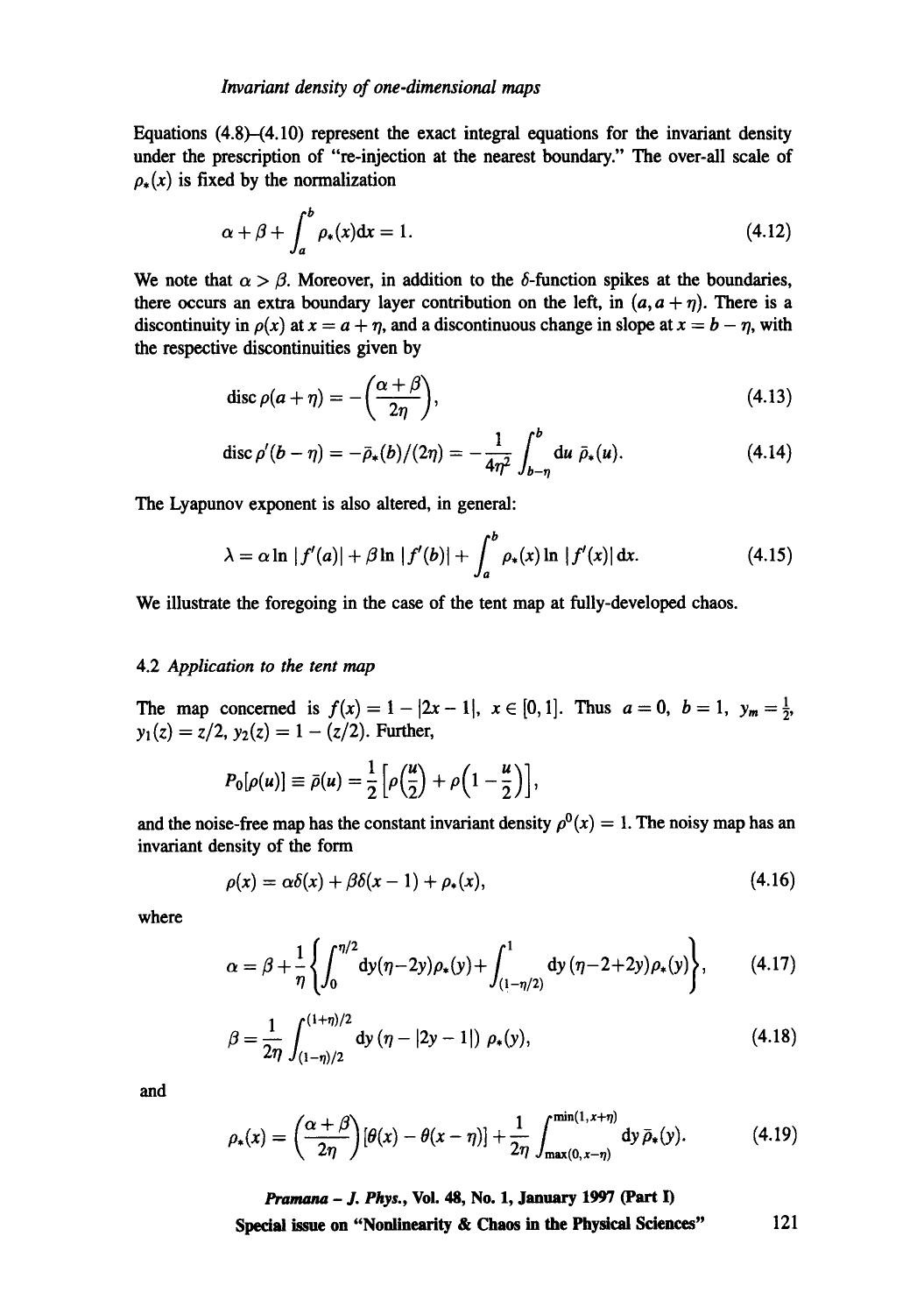

Figure 3(a-b). (Continued)

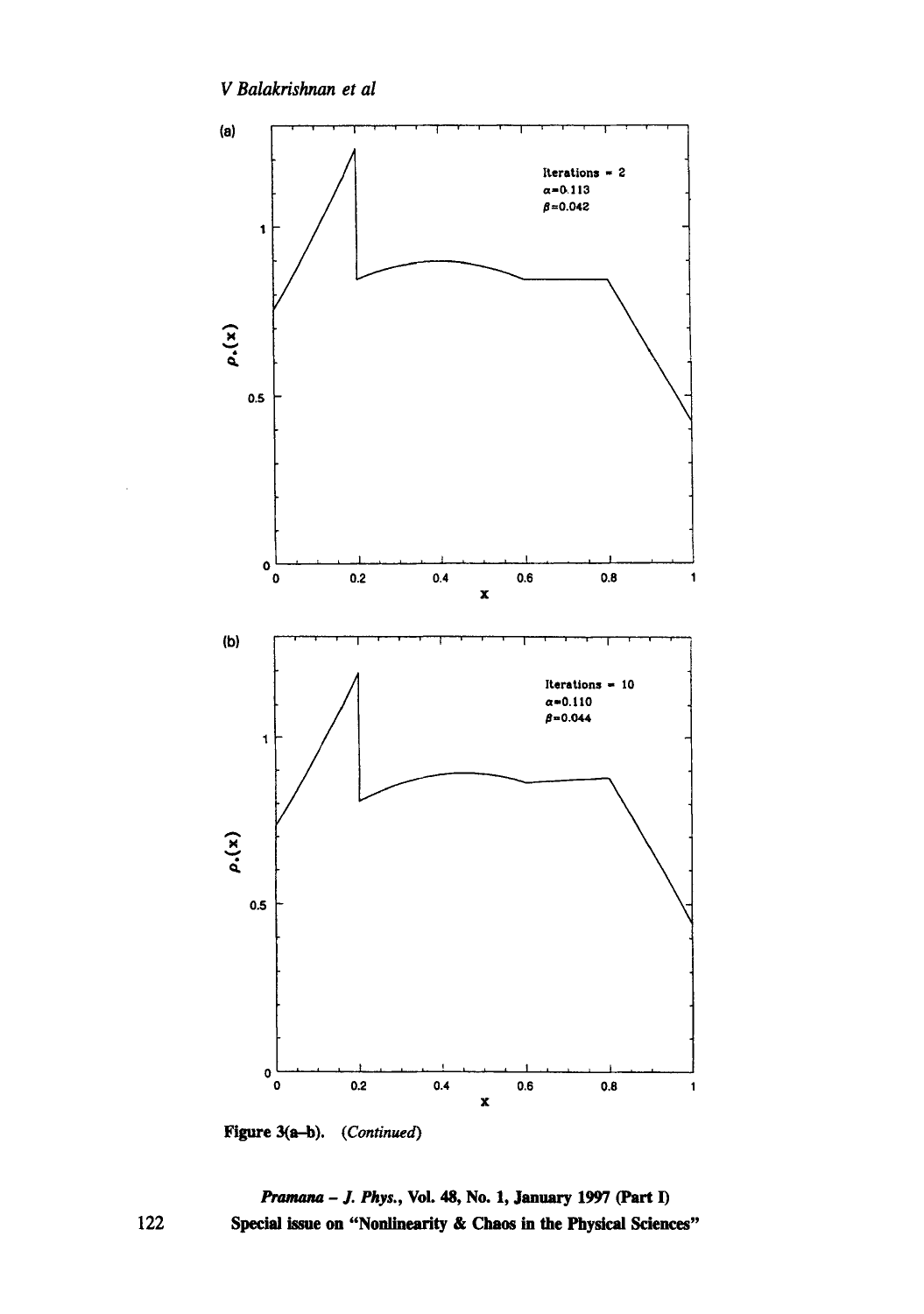*Invariant density of one-dimensional maps* 



Figure 3. Numerical solution and comparision with simulation for the invariant density  $\rho(x) = \alpha \delta(x) + \beta \delta(1-x) + \rho_*(x)$  of the noisy tent map with noise amplitude  $\eta = 0.2$ . (a) Solution after 2 iterations, starting with the zeroth approximation  $\rho_*(x) = 1$ . The solution essentially stablizes (correct to 3 decimal places) in 3 iterations. (b) Solution after 10 iterations. (c) The result of a numerical simulation on the noisy tent map with the re-injection prescription, (4.2). The result shown is an average over 10 simulations of  $10^6$  iterations each, with a bin size of  $10^{-2}$ .

Equation (4.19) yields the following, for x in different ranges:

$$
0 \le x < \eta: \ \rho_*(x) = \frac{\alpha + \beta}{2\eta} + \frac{1}{2\eta} \left[ \int_0^{(x+\eta)/2} dy \rho_*(y) + \int_{1-(x+\eta)/2}^1 dy \rho_*(y) \right], \tag{4.20}
$$

$$
\eta \le x < 1 - \eta: \ \rho_*(x) = \frac{1}{2\eta} \left[ \int_{(x-\eta)/2}^{(x+\eta)/2} dy \rho_*(y) + \int_{1-(x+\eta)/2}^{1-(x-\eta)/2} dy \rho_*(y) \right], \tag{4.21}
$$

$$
1 - \eta \le x \le 1: \ \rho_*(x) = \frac{1}{2\eta} \int_{(x-\eta)/2}^{1-(x-\eta)/2} \mathrm{d}y \, \rho_*(y). \tag{4.22}
$$

We note right away that  $\rho(x) = 1$  or even  $\rho_*(x) =$  constant is not a solution, although  $\rho^{0}(x) = 1$ . Equations (4.17)–(4.22) must be solved numerically. The broad features of the solution can be seen by adopting an iterative procedure: if we take  $\rho_*(x) = 1$  in the

> *Pramana - J. Phys.,* Vol. 48, No. 1, January 1997 (Part I) Special issue **on "Nonlinearity & Chaos in the Physical Sciences"** 123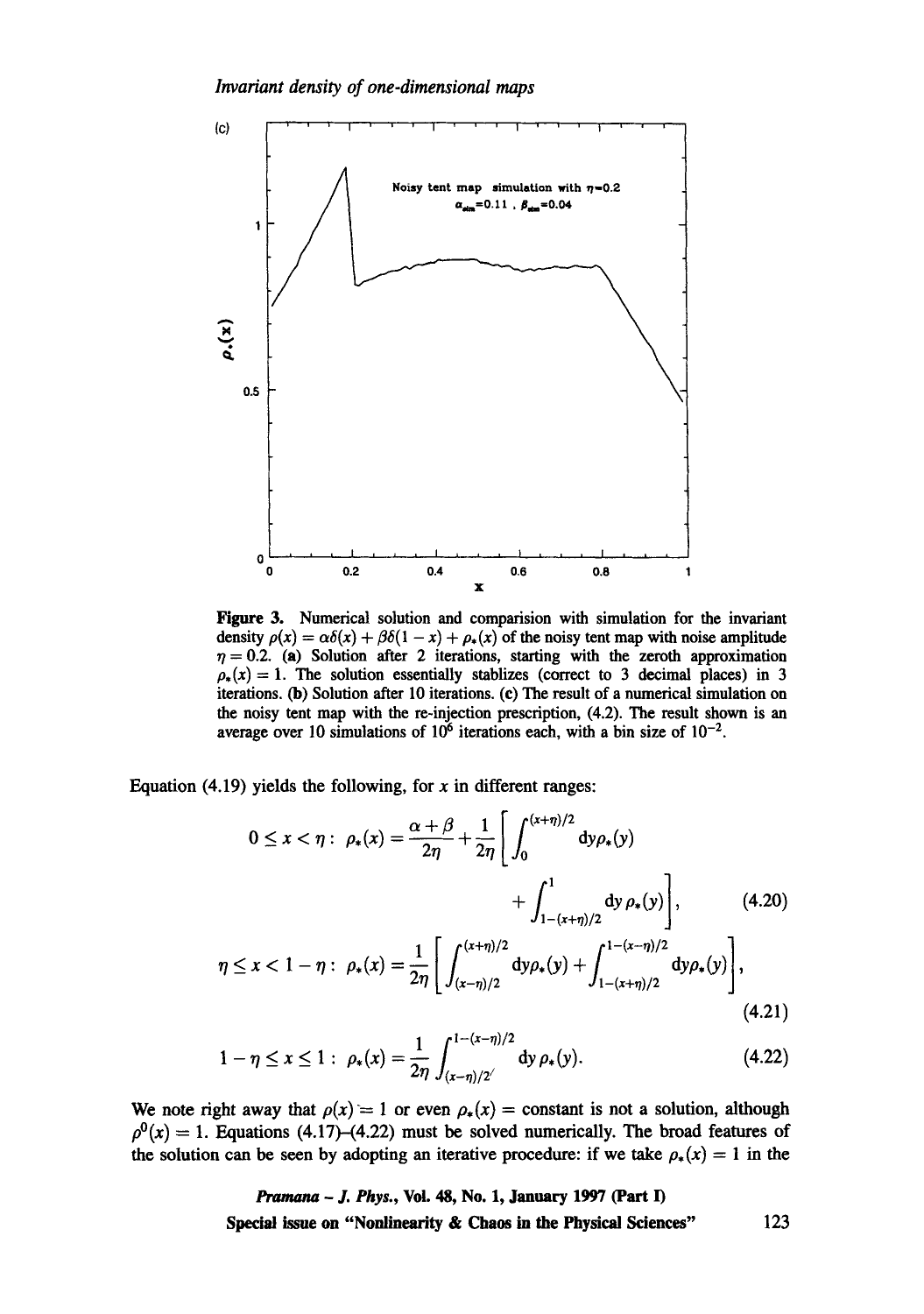zeroth approximation, we obtain the following as the first approximation (after normalization):

$$
\alpha = \frac{3\eta}{4(1+\eta)}, \quad \beta = \frac{\eta}{4(1+\eta)}, \tag{4.23}
$$

$$
\rho_*(x) = \begin{cases}\n(1 + \frac{x}{2\eta})/(1 + \eta), & 0 \le x < \eta \\
1/(1 + \eta), & \eta \le x \le 1 - \eta \\
(\frac{1}{2} + \frac{1-x}{2\eta})/(1 + \eta), & 1 - \eta \le x \le 1.\n\end{cases}
$$
\n(4.24)

Successive iterations push the 'plateau' in  $\rho_*(x)$  further to the right. The actual solution does not have any interval in which  $\rho_{*}(x)$  is a constant, but rather a range  $(\eta, 1 - \eta)$  in which its variation with x is gentle. It varies linearly in the ranges  $(0, \eta)$ ,  $((1 + \eta)/2, 1 - \eta)$  and  $(1 - \eta, \eta)$ . Figures 3(a) and 3(b) show how the solution for  $\rho_*(x)$  stabilizes as the set (4.17)-(4.22) is solved iteratively, in the case  $\eta = 0.2$ . The discontinuity in  $\rho_*(x)$  at  $x = \eta = 0.2$  and that in  $\rho'_*(x)$  at  $x = 1 - \eta = 0.8$  are also verified to satisfy (4.13) and (4.14) respectively. The foregoing form of the invariant density has been completely verified by direct numerical simulations of noisy tent-map dynamics with the prescription of re-injection at the nearest boundary as in (4.2), as shown in figure 3(c). The Lyapunov exponent remains equal to In 2 in this case, by virtue of the fact that  $|f'(x)|$  is a constant and the invariant density is normalized to unity according to (4.12).

# **5. Generalized dimension**  $D_q$

We have commented already on the manner in which the Lyapunov exponent  $\lambda$  is altered (or remains unaltered) for the various noisy maps considered. In the same vein, we may ask how the generalized dimension  $D_q$  is altered by the addition of noise. This quantity is defined as [11, 14]

$$
D_q = \lim_{\epsilon \to 0} (q-1)^{-1} \ln \left( \sum_{j=1}^{N(\epsilon)} (\mu_j)^q \right) / \ln \epsilon, \qquad (5.1)
$$

where  $-\infty < q < \infty$ . In the present context,  $N(\epsilon) = (b - a)/\epsilon$ , while the measure of the jth cell is given by

$$
\mu_j = \int_{a+(j-1)\epsilon}^{a+j\epsilon} \rho(x) dx \approx \epsilon \rho (a+(j-\frac{1}{2})\epsilon).
$$
 (5.2)

Therefore

$$
\sum_{j=1}^{N(\epsilon)} (\mu_j)^q = \epsilon^{q-1} \sum_{j=1}^{N(\epsilon)} \epsilon [\rho(a+(j-\frac{1}{2})\epsilon)]^q.
$$
 (5.3)

As the sum on the right-hand side tends to  $\int_{a}^{b} [\rho(x)]^q dx$ , the behaviour of  $D_q$  is governed by the integrability or otherwise of  $\rho^{q}(x)$ , i.e., by the nature of the zeros and singularities of  $\rho(x)$  [14]. It is at once evident that  $D_q = D_0 = 1$  in all cases in which the invariant

*Pramana - J. Phys.,* **Vol. 48, No. 1, January 1997 (Part 13**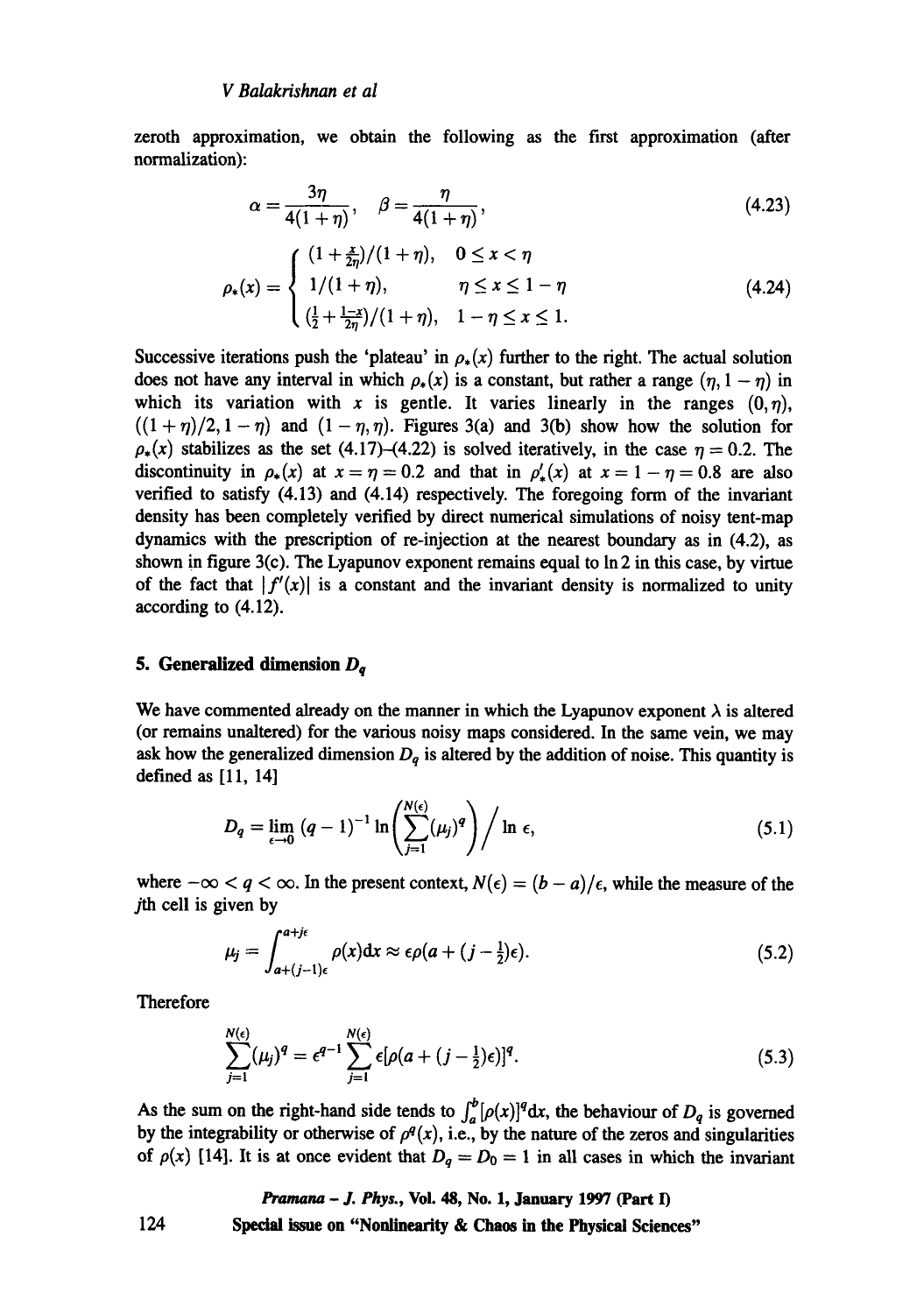density is a constant. A simple non-trivial case is once again provided by the symmetric cusp map (3.18), for which  $\rho^{0}(x) = (1 - x)/2$  (3.19). Owing to the vanishing of  $\rho^{0}(x)$  at  $x = 1$ , we have, for  $q > -1$ ,

$$
D_q \to \lim_{\epsilon \to 0} (q-1)^{-1} \ln \epsilon^{q-1} / \ln \epsilon = 1, \quad (q > -1).
$$
 (5.4)

For  $q \leq -1$ , on the other hand, we find

$$
D_q \to \lim_{\epsilon \to 0} (q-1)^{-1} \ln \epsilon^{2q} / \ln \epsilon = 2q/(q-1), \quad (q \le -1)
$$
 (5.5)

since  $\mu_N \approx \epsilon \rho(-1 + (N - \frac{1}{2})\epsilon) = \epsilon^2/4$ , on setting  $a = -1$ ,  $b = 1$ ,  $N\epsilon = b - a = 2$ . The question is: how is this result affected by the addition of noise?

In § 3.3, we have seen how the unperturbed density  $\rho^{0}(x) = (1 - x)/2$  is modified by various kinds of noise distributions  $g(\xi)$  under periodic boundary conditions. For the purpose at hand, the relevant point is that the noise generically eliminates the zero of the density at  $x = 1$ , without introducing any fresh zeroes or singularities in the interval (cf. (3.24) and (3.26) for  $\mu \neq 0$ ). Therefore  $D_q$  remains equal to 1 for all q, in contrast to the noise-free case. The case  $\mu = 0$ , corresponding to the noise distribution (3.29), is an exception: the corresponding density  $\rho(x)$  (3.30) continues to have a simple zero at  $x = 1$ , so that  $D_q$  is given by (5.4) and (5.5), as in the noise-free case. The question can be analyzed for a general noise distribution  $g(\xi)$  by examining the representation (3.22) for  $\rho(x)$  in the vicinity of  $x = 1$ .

We turn now to the effect on  $D_q$  of the other boundary condition considered in this paper, namely, that of re-injection at the nearest boundary. Again, taking the tent map  $f(x) = 1 - |2x - 1|$  in the unit interval as an illustration, we have an invariant density  $\rho(x)$  of the form  $\alpha\delta(x) + \beta\delta(1-x) + \rho_*(x)$  (cf. (4.16)). Breaking up the interval [0, 1] into N parts with  $N\epsilon = 1$ , we now have

$$
\mu_j = \epsilon \ \rho_*((j - \frac{1}{2})\epsilon), \quad 2 \leq j \leq (N - 1), \tag{5.6}
$$

while

$$
\mu_1 = \alpha + \epsilon \rho_* \left( \frac{\epsilon}{2} \right), \quad \mu_N = \beta + \epsilon \rho_* ((N - \frac{1}{2})\epsilon). \tag{5.7}
$$

As  $\alpha$ ,  $\beta > 0$ , this leads to

$$
D_q \longrightarrow \lim_{\epsilon \to 0} (q-1)^{-1} \frac{\ln \left[ \alpha^q + \beta^q + \epsilon^{q-1} \sum_{j=2}^{N-1} \epsilon \rho_*^q ((j-\frac{1}{2})\epsilon) \right]}{\ln \epsilon} \,. \tag{5.8}
$$

Although  $\rho_*(x)$  has a finite discontinuity at  $x = \eta$  and cusps at  $x = (1 + \eta)/2$  and  $x = (1 - \eta)$  (we consider uniformly distributed noise with maximum amplitude  $\eta$ ),  $\rho_x^q(x)$ has no zeros or infinities, and is integrable in [0, 1] for all finite q. Therefore, for  $q < 1$  the factor  $\epsilon^{q-1}$  dominates, and  $D_q = 1$ . On the other hand, this factor tends to zero for  $q > 1$ , and  $D_q = 0$ . For  $q = 1$ , we have

$$
D_1 = \lim_{\epsilon \to 0} \left( \sum_{j=1}^{N(\epsilon)} \mu_j \ln \mu_j \right) / \ln \epsilon.
$$
 (5.9)

*Pramana - J. Phys.,* **Vol. 48, No. 1, January 1997 (Part I)**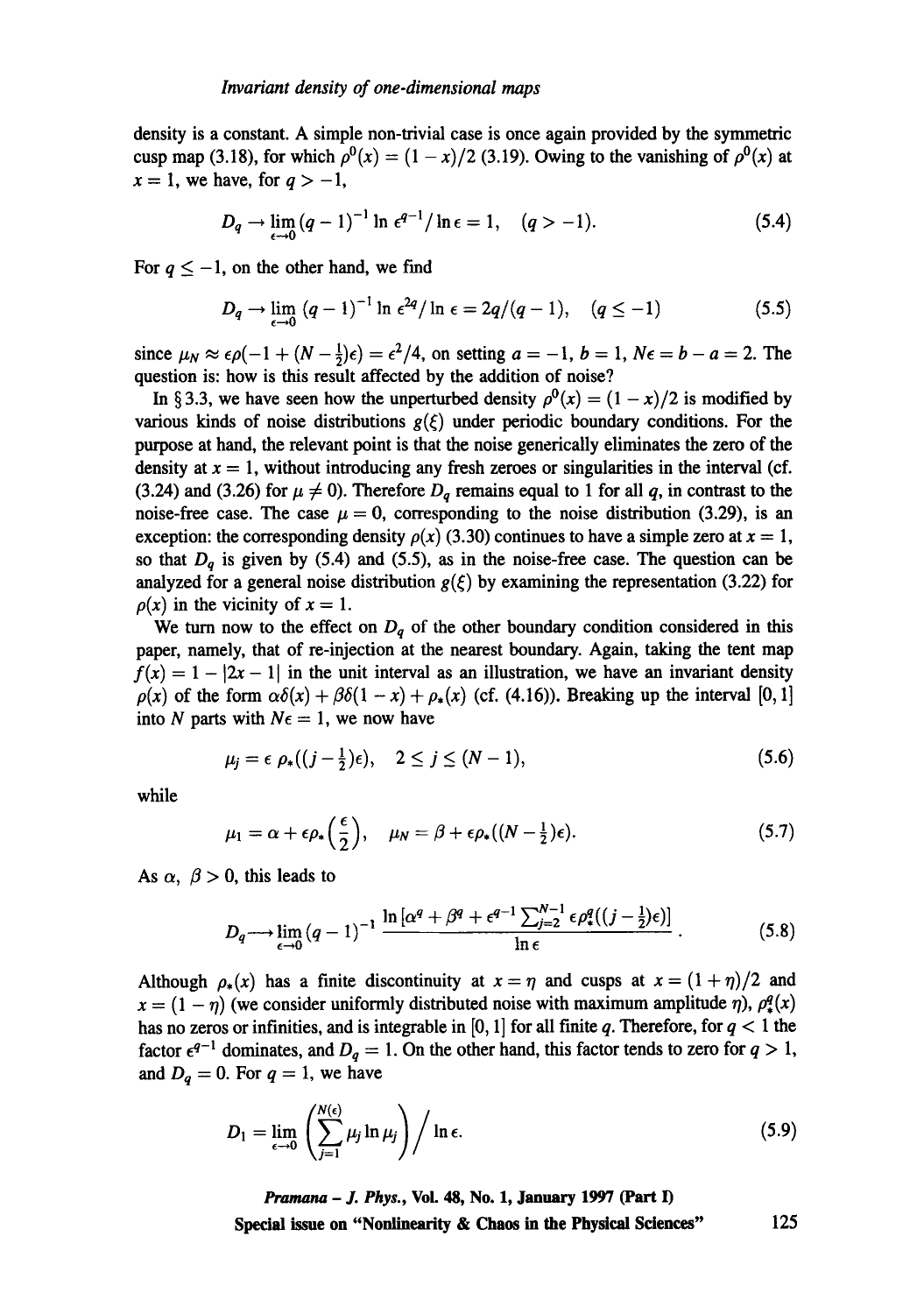Using  $(5.6)$  and  $(5.7)$ , we find

$$
D_1 = \lim_{\epsilon \to 0} \sum_{j=1}^{N(\epsilon)} \epsilon \rho_*((j - \frac{1}{2})\epsilon) \ln \left[\epsilon \rho_*((j - \frac{1}{2})\epsilon)\right] / \ln \epsilon, \tag{5.10}
$$

which reduces to

$$
D_1 = \int_0^1 dx \, \rho_*(x). \tag{5.11}
$$

Collecting these results and using (4.12), we have

$$
D_q = \begin{cases} 1, & q < 1, \\ 1 - \alpha - \beta, & q = 1, \\ 0, & q > 1. \end{cases}
$$
 (5.12)

The generalized dimensions of the attractor corresponding to the noisy tent map, under the prescription of re-injection at the nearest boundary, are thus modified considerably in comparision with the uniform value  $D_q = 1$  for the unperturbed case.

# **6. Concluding remarks**

We have shown that the form of the invariant density for noisy one-dimensional maps in the fully chaotic regime is quite sensitive to the boundary conditions imposed. The latter are necessary to prevent the arbitrary omission or clipping of orbits that overflow the interval when the noise is added. While it is well known that very small amplitude noise helps 'smoothen' the invariant density in general, our results are valid for arbitrary noise amplitude, and show that the invariant density at fully developed chaos can differ significantly from that in the noise-free case. The effect of a marginally stable fixed point can be diminished, as was shown in the case of the cusp map. On the other hand, an initially uniform invariant density can develop considerable structure, as in the case of the tent map with the re-injection prescription used in  $\S 4$ :  $\delta$ -function spikes occur at the endpoints of the interval, and the unstable fixed point at  $x = 0$  is the source of an enhanced boundary layer in its vicinity, as well. Similar effects occur in the case of other maps such as the cusp map and the logistic map. Our results suggest that care must be exercised in drawing conclusions from numerical studies on the aspects of chaotic dynamics considered here, as the combination of external noise and boundary conditions can, and do, lead to non-trivial and sizeable modifications of what one obtains in the absence of noise.

#### Appendix.

We begin with equations (4.5) to (4.7) for  $\alpha$ ,  $\beta$  and  $\rho_*(x)$ . Using the rectangular distribution (3.23) for  $g(\xi)$  and setting  $f(a) = f(b) = a$ , (4.5) for  $\alpha$  yields

$$
\alpha = \frac{1}{2}(\alpha + \beta) + \frac{1}{2\eta} \int_{-\eta}^{\eta} d\xi \int_{a}^{b} dy \,\theta(a - f(y) - \xi) \,\rho_{*}(y). \tag{A1}
$$

*Pramana - J. Phys.,* **Vol. 48, No. 1, January 1997 (Part I)**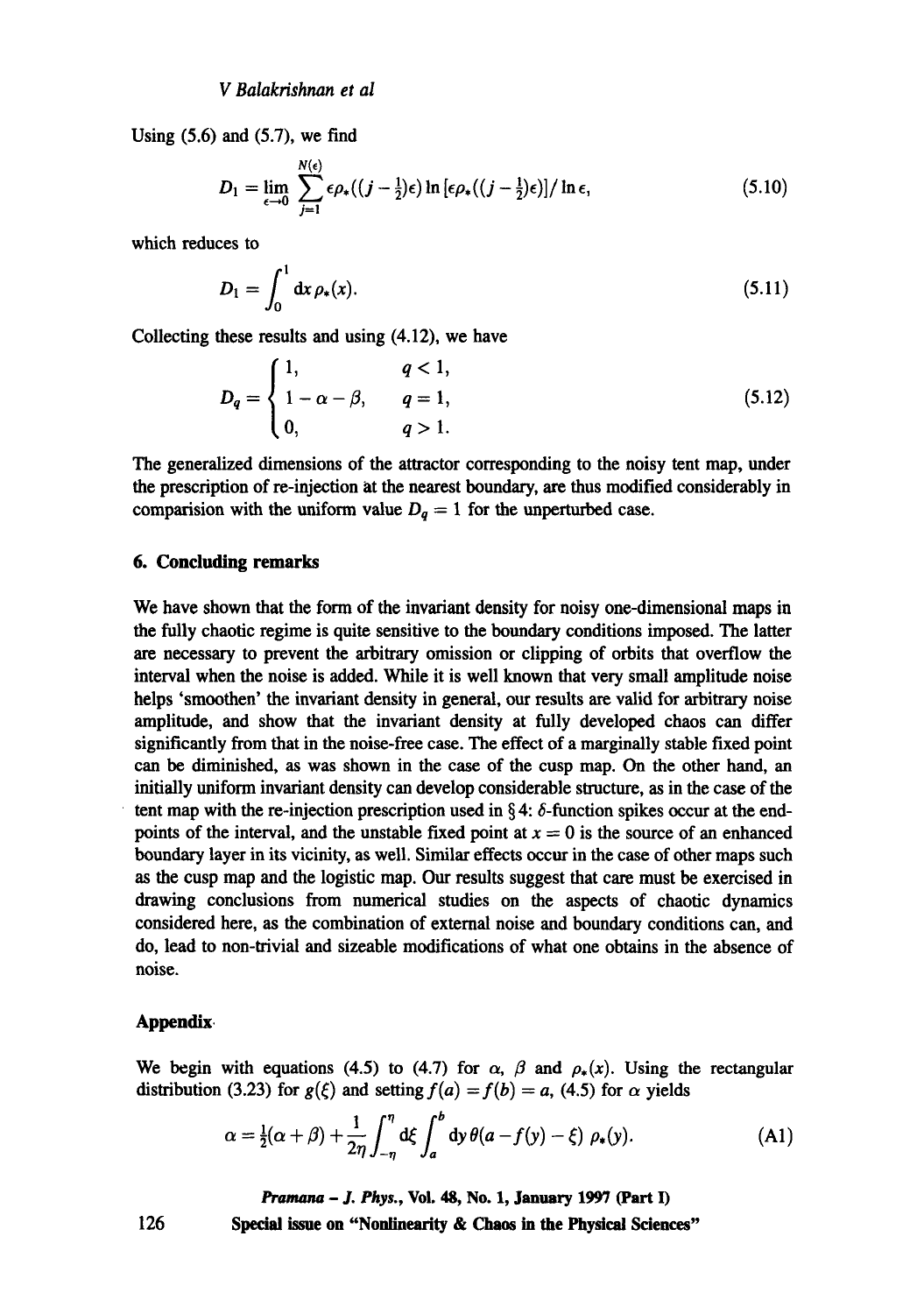The step function is non-zero only for  $f(y) + \xi < a$ ; since  $f(y) \ge a$ , this is possible only for  $\xi < 0$ . Now the inequality  $f(y) < z$  where  $z \in [a, b]$  implies that  $y \in [a, y_1(z)] \cup$  $[y_2(z), b]$ . Therefore

$$
\alpha = \frac{1}{2}(\alpha + \beta) + \frac{1}{2\eta} \int_{-\eta}^{0} d\xi \left[ \int_{a}^{y_1(a-\xi)} dy \rho_*(y) + \int_{y_2(a-\xi)}^{b} dy \rho_*(y) \right]. \tag{A2}
$$

Changing variables to  $-\xi$  and interchanging the order of integration, we have

$$
\alpha = \beta + \frac{1}{\eta} \int_{a}^{y_1(a+\eta)} dy \, \rho_*(y) \int_{f_1(y)-a}^{\eta} d\xi + \frac{1}{\eta} \int_{y_2(a+\eta)}^{b} dy \, \rho_*(y) \int_{f_2(y)-a}^{\eta} d\xi, \quad (A3)
$$

where  $f_1$  and  $f_2$  are, respectively, the ascending and descending branches of  $f$ . Equation (4.8) for  $\alpha$  follows immediately. The appropriate branch of  $f(y)$  in the integrand of that equation is automatically selected by the range of integration.

Similarly, (4.6) yields

$$
\beta = \frac{1}{2\eta} \int_{-\eta}^{\eta} d\xi \bigg[ (\alpha + \beta) \theta (a - b + \xi) + \int_{a}^{b} dy \theta (f(y) + \xi - b) \rho_{*}(y) \bigg]. \tag{A4}
$$

As  $\eta$  is certainly less than  $b - a$ , the first term on the right-hand side does not contribute anything. The second term reduces to

$$
\beta = \frac{1}{2\eta} \int_0^{\eta} d\xi \int_{y_1(b-\xi)}^{y_2(b-\xi)} dy \rho_*(y).
$$
 (A5)

Interchanging the order of integration,

$$
\beta = \frac{1}{2\eta} \left[ \int_{y_1(b-\eta)}^{y_m} dy \, \rho_*(y) \int_{b-f_1(y)}^{\eta} d\xi + \int_{y_m}^{y_2(b-\eta)} dy \, \rho_*(y) \int_{b-f_2(y)}^{\eta} d\xi \right], \qquad (A6)
$$

where the peak in  $f(y)$  occurs at  $y = y_m$ . Equation (4.9) for  $\beta$  follows immediately.

Finally, (4.7) becomes

$$
\rho_*(x) = \frac{1}{2\eta} \int_{-\eta}^{\eta} d\xi \bigg[ (\alpha + \beta) \delta(x - a - \xi) + \int_a^b dy \delta(x - f(y) - \xi) \rho_*(y) \bigg]. \tag{A7}
$$

The first term in the integrand only contributes if x lies between a and  $a + \eta$ . Equation (4.10) therefore follows.

# **Acknowledgments**

This work was commenced during a visit by VB to Université Libre de Bruxelles, the research being supported in part by the Poles d'Attraction Interuniversitaires and Actions de Recherche Concertées programmes, Belgium. VB is deeply indebted to Suresh Govindarajan for discussions and for his invaluable help with the numerical work including the figures, and in the preparation of the manuscript.

> *Pranmna - J. Phys.,* **Vol. 48, No. 1, January 1997 (Part I) Special issue on "Nonlinearity & Chaos in the Physical Sciences"** 127